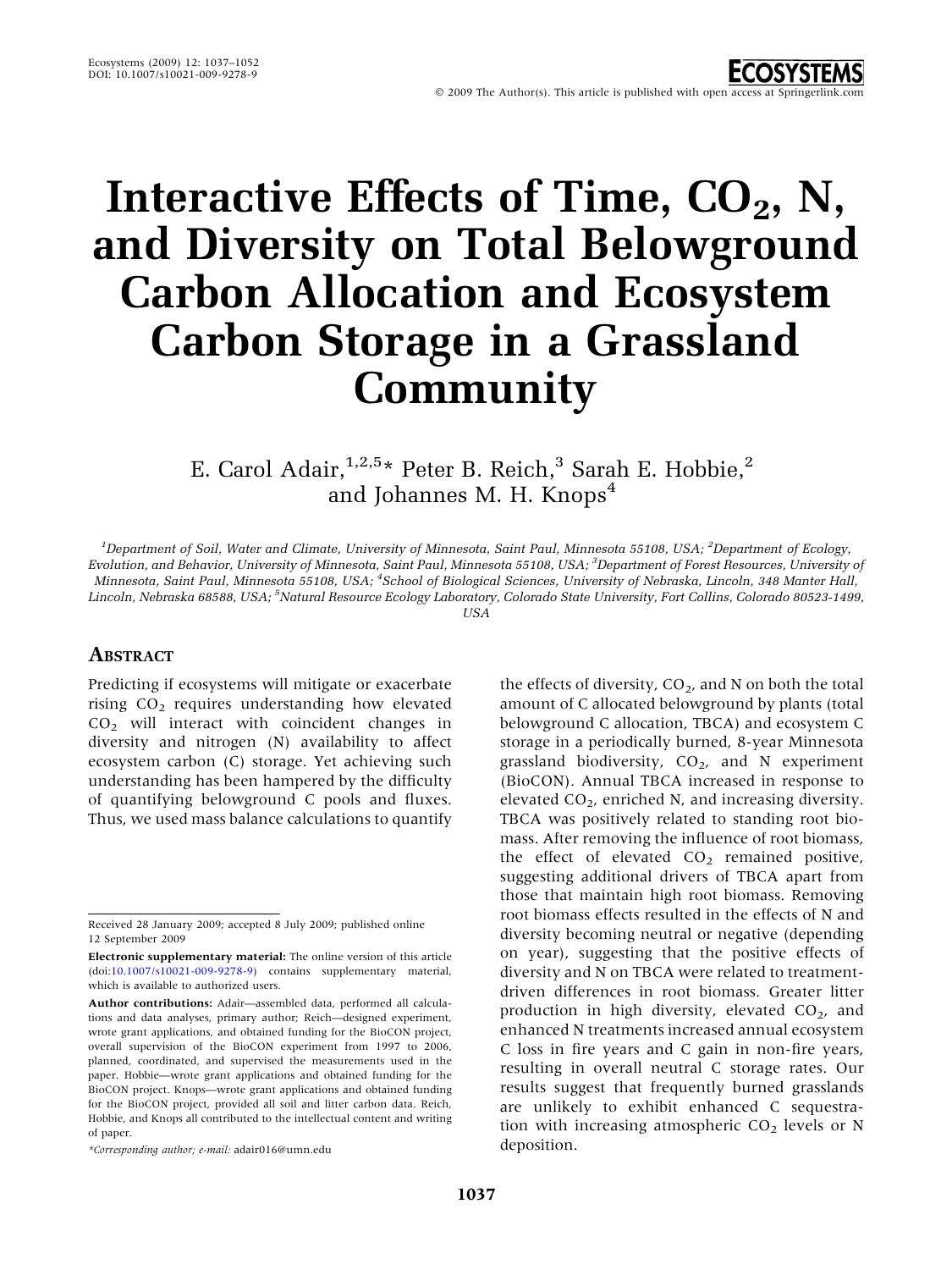Key words: carbon budget; species richness; elevated CO<sub>2</sub>; nitrogen deposition; belowground car-

#### **INTRODUCTION**

Determining if terrestrial ecosystems will buffer or intensify rising atmospheric  $CO<sub>2</sub>$  concentrations requires understanding the mechanisms that control the balance between ecosystem carbon (C) inputs and outputs. Because atmospheric  $CO<sub>2</sub>$  levels are increasing in conjunction with environmental changes such as in biodiversity and nitrogen (N) availability (Sala and others [2000](#page-15-0); Galloway and others [2004\)](#page-14-0), it is necessary to understand how (or if) such changes interact with  $CO<sub>2</sub>$  to modify ecosystem C cycling.

The effect of elevated  $CO<sub>2</sub>$  on ecosystem C storage is typically quantified by measuring the response of net ecosystem production (NEP) or various ecosystem C pools to elevated  $CO<sub>2</sub>$ . In the few cases where it has been measured, NEP either increased or was unaffected by elevated  $CO<sub>2</sub>$ (Reich and others [2006a\)](#page-15-0). Biomass C pools tend to increase with  $CO<sub>2</sub>$  $CO<sub>2</sub>$  $CO<sub>2</sub>$  (Reich and others [2006a,](#page-15-0) b), but its ability to act as a moderately long-term C sink depends on the presence and response of woody biomass, which may store C for decades to centuries because of its long turnover time (Schlesinger [1997](#page-15-0); McCarthy and others [2006](#page-14-0)). However,  $CO<sub>2</sub>$  induced increases in forest productivity do not always translate into increased C allocation to wood; in some cases, it may decrease C allocation to wood (McCarthy and others [2006](#page-14-0)). Thus, the ability of ecosystems to act as truly longterm C sinks will often depend on increasing soil C sequestration, because soils contain about 2 times more C than terrestrial biomass, with turnover times of decades to millennia (Schlesinger [1997](#page-15-0); Jackson and others [2002](#page-14-0)). This is especially true for grasslands, where aboveground biomass C turns over annually (Scurlock and Hall [1998](#page-15-0); Knops and Bradley in press). Therefore, a number of experiments have characterized the effects of elevated  $CO<sub>2</sub>$  on ecosystem C storage by examining changes in total soil C. These experiments have yielded mixed results (for example, Hungate and others [1997;](#page-14-0) Gill and others [2002](#page-14-0); Heath and others [2005;](#page-14-0) Jastrow and others [2005;](#page-14-0) Luo and others [2006](#page-14-0)), which, in turn, have produced a diversity of hypotheses regarding the response of soil C to elevated  $CO<sub>2</sub>$ .

In the face of conflicting site-based responses and hypotheses, we addressed how changes in  $CO<sub>2</sub>$ , N,

bon flux; carbon cycling; Cedar Creek LTER; FACE experiment; BioCON.

and diversity affect ecosystem C storage by investigating the response of inputs to and outputs from belowground C. With the exception of soil respiration, which increases with  $CO<sub>2</sub>$ , N, and diversity (Craine and others [2001a;](#page-13-0) Bernhardt and others [2006\)](#page-13-0), belowground pools and fluxes are exceptionally difficult to measure (Cannell and Dewar [1994;](#page-13-0) Giardina and others [2003](#page-14-0)). Thus, our understanding of these pools and fluxes remains rudimentary and primarily qualitative.

Yet, determining the size of belowground C inputs quantitatively, or relative to the size of C outputs, is necessary to predict how and why ecosystem C storage will change with variation in  $CO<sub>2</sub>$ , diversity, and N availability. A potentially useful tool for quantifying C fluxes is total belowground carbon allocation (TBCA): the total amount of C that plants send belowground each year for root respiration, root production, rhizodeposition, exudation, and to support mycorrhizae (Giardina and Ryan [2002](#page-14-0)). TBCA is calculated using a C mass balance approach and provides a quantitative, in situ estimate of plant C inputs into the belowground system.

There is little information on how  $CO<sub>2</sub>$ , N, and diversity affect TBCA, and we were unable to find any information on how TBCA responds to environmental variables in non-forested ecosystems. In forested ecosystems, TBCA tends to be larger than aboveground NPP (Law and others [1999](#page-14-0)), increase with elevated  $CO<sub>2</sub>$  (Palmroth and others [2006](#page-14-0)), and respond variably to high N availability (Raich and Nadelhoffer [1989;](#page-14-0) Ryan and others [1996;](#page-15-0) Raich [1998;](#page-14-0) Giardina and others [2003\)](#page-14-0).

Here, our aims were twofold: first, to determine how TBCA, as the primary source of organic belowground C, responds to changes in  $CO<sub>2</sub>$ , N, and diversity in a grassland ecosystem; and second, to compare TBCA with other major inputs and outputs of C, to predict how or why ecosystem C storage may change with  $CO<sub>2</sub>$ , N and diversity. To accomplish these goals we used data from the biodiversity,  $CO<sub>2</sub>$ , and N (BioCON) Free Air  $CO<sub>2</sub>$ Enrichment (FACE) project (Reich and others [2001a,](#page-14-0) [b](#page-14-0)) to calculate TBCA and examine C fluxes and storage. First, we hypothesized that more diverse systems would have greater TBCA because complementary resource use results in greater C fixation and productivity (Tilman and others [1996](#page-15-0); Fargione and others [2007](#page-13-0)). Second, we hypothe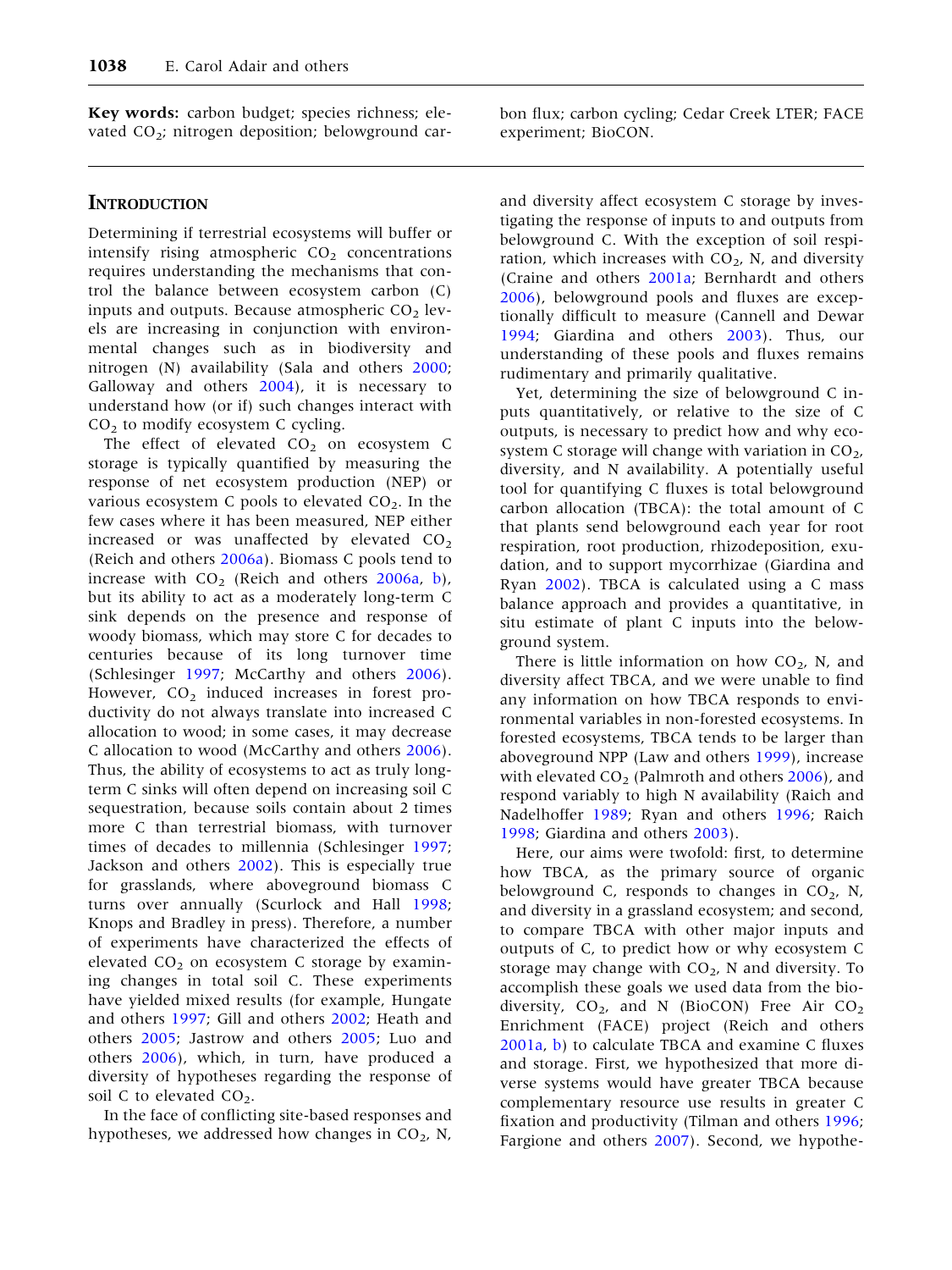<span id="page-2-0"></span>sized that because root production, respiration, exudation, and mycorrhizal allocation tend to increase at elevated  $CO<sub>2</sub>$ , likely due to increased photosynthate availability (Matamala and Schlesinger [2000;](#page-14-0) Treseder and Allen [2000](#page-15-0); Pendall and others [2004](#page-14-0); Allen and others [2005](#page-13-0); Trueman and Gonzalez-Meler [2005](#page-15-0)), TBCA would increase at elevated  $CO_2$ . However, over time, the  $CO_2$  fertilization effect may create feedbacks that reduce N availability and thus also reduce the stimulation of biomass by elevated  $CO<sub>2</sub>$  (progressive N limitation, PNL; Reich and others [2006b](#page-15-0)). Our site has extremely N-limited soils (Tilman and others [1996](#page-15-0)) and adding N increased the positive effect of  $CO<sub>2</sub>$ on total biomass over time in BioCON, suggestive of PNL (Reich and others  $2006a$ , [b](#page-15-0)). We therefore hypothesized that TBCA would respond more strongly to elevated  $CO<sub>2</sub>$  with added N, and that this effect would increase over time.

We were also interested in comparing the size of concurrent C inputs and outputs with respect to variation in diversity, N, and  $CO<sub>2</sub>$ . Data syntheses have suggested that total soil C is insensitive to elevated  $CO<sub>2</sub>$  unless N is added, when soil C increases (DeGraaff and others [2006](#page-13-0); Luo and others [2006;](#page-14-0) Reich and others [2006a\)](#page-15-0). This suggests that when N is limiting, decomposers may respond to increased C inputs (caused by elevated  $CO<sub>2</sub>$ ) by decomposing soil organic matter to gain access to N (Cheng [1999](#page-13-0); Kuzyakov and others [2000](#page-14-0)). Alternatively, when N is sufficient, decomposition rates remain lower and soil C accumulates. Thus, we predicted that the increased C inputs caused by elevated  $CO<sub>2</sub>$  would be matched by C outputs at ambient N but would outpace C outputs at elevated N, thereby only increasing ecosystem C storage at elevated N. Because diversity tends to increase the effect of  $CO<sub>2</sub>$  and N on plant productivity (Reich and others [2001a\)](#page-14-0), we expected that diversity would also increase the size of the  $CO<sub>2</sub>$  by N interaction.

## **METHODS**

#### BioCON

The BioCON experiment is located in an old-field grassland on a nutrient poor, sandy outwash plain in the Long-Term Ecological Research site at the Cedar Creek Ecosystem Science Reserve (CCESR) in Minnesota, USA (latitude 45°N, longitude 93°W). In 1997, vegetation from six 20-m diameter circular areas (rings) was removed and the soil was tilled and fumigated with methyl bromide to eliminate the soil seed bank. Soils were re-inoculated with microbes using water extracts from

surrounding soil. By 2000, soil respiration and AM fungi communities had recovered to levels similar to the surrounding areas (Wolf and others [2003](#page-15-0); unpublished data). Plots were seeded with 1, 4, 9, or 16 species randomly chosen from 16 grassland species in four functional groups  $(C_3$  and  $C_4$ perennial grasses, forbs, and legumes), at a rate of 12  $\rm g$  m<sup>-2</sup> (divided equally among species in a plot). Since 1998, three rings have been treated with 560 ppm  $CO<sub>2</sub>$  during each day throughout the growing season, and half of all plots have received  $4 \text{ g N m}^{-2} \text{ y}^{-1}$ , an N deposition rate comparable to highly industrialized areas (Vitousek [1994](#page-15-0)). All plots were burned in the early spring in roughly half of the years of this study period (2000, 2002, 2003, and 2005) to mimic pre-settlement fire frequencies in tall grass prairies.

The main BioCON experiment consists of 296 individual 4  $m^{-2}$  plots evenly distributed among the six rings and is a split-plot arrangement of treatments in a completely randomized design.  $CO<sub>2</sub>$ treatment is the whole-plot factor. The subplot diversity and N treatments were randomly distributed and replicated in individual plots among the six rings. Across all rings for each of the four  $CO<sub>2</sub>$ and N treatments, there were 32 replicates for the 1-species plots (2 per species), 15 for the 4-species plots, 15 for 9-species plots, and 12 for 16-species plots (Reich and others [2001a](#page-14-0)).

# Calculation of TBCA

We calculated annual TBCA from 1999 to 2006 using a C mass balance approach, which assumes that change in total belowground C storage is equal to C inputs into minus C outputs from the belowground system (Giardina and Ryan [2002\)](#page-14-0). In grasslands, the belowground system consists of C in the litter layer, plant roots, and soil, and is nearly equivalent to ecosystem C storage, because significant C does not accrue in aboveground biomass. Annual C inputs consist of aboveground plant production  $(F_A)$ , which becomes litter at the end of each year, and TBCA. Outputs include C loss through export (leaching,  $F_{\rm E}$ ), combustion (fire,  $F_F$ ), and soil respiration ( $F_S$ , root respiration and decomposition of soil organic matter and litter). Carbon inputs minus outputs are set equal to changes in ecosystem (belowground system) C, measured as changes in the amount of C in the litter layer ( $\Delta C_{\rm L}$ ), mineral soil ( $\Delta C_{\rm S}$ ), and root biomass ( $\Delta C_{\rm R}$ ) over a given time period ( $\Delta t$ ):

$$
[F_{\rm A} + \text{TBCA}] - [F_{\rm S} + F_{\rm F} + F_{\rm E}] = \Delta [C_{\rm S} + C_{\rm L} + C_{\rm R}] / \Delta t \tag{1}
$$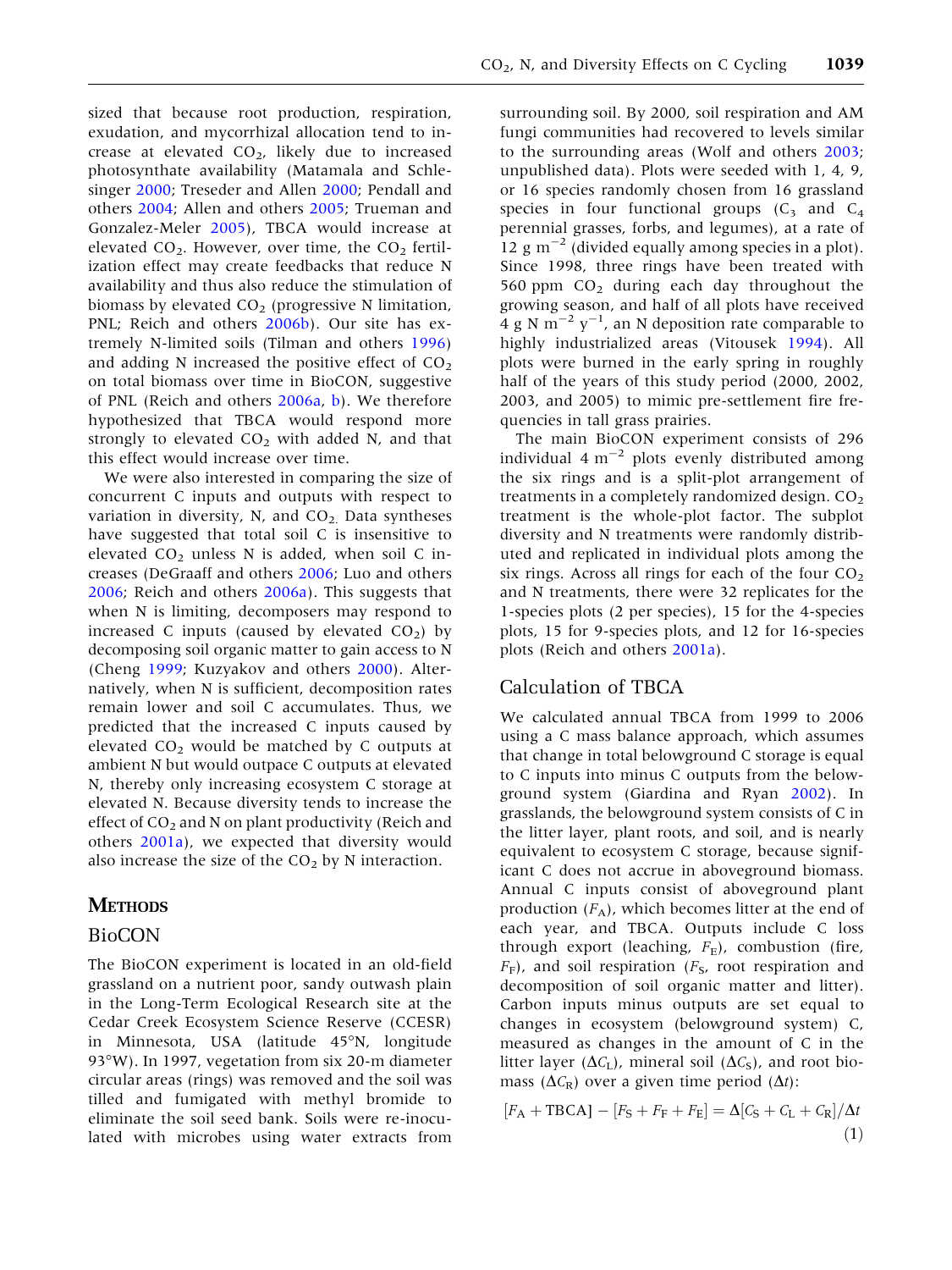Thus, through conservation of mass, TBCA can be estimated ( $\Delta t = 1$  year) by rearranging equation (1):

$$
TBCA = [F_S + F_F + F_E] - F_A + \Delta[C_S + C_L + C_R]
$$
 (2)

Aboveground, root, and litter biomass were measured each year in June and August. Litter and live biomass in a 0.1  $m<sup>2</sup>$  strip within each plot was collected, dried, and weighed. In the same strip, roots were sampled (0–20 cm) using three 5 cm diameter cores, washed, dried, and weighed. We estimated  $F_A$  as the mean of June and August aboveground biomass, converted to g C  $\mathrm{m}^{-2}$  using annual plot-level aboveground biomass %C measurements (by combustion; Costech ECS4010 element analyzer, Valencia, California). As a check of this estimate of aboveground net primary productivity (ANPP), we also estimated ANPP and TBCA using the peak biomass method  $(ANPP<sub>peak</sub>)$ ; this method is equivalent to the positive biomass increment method, because there were two annual biomass measurements) and the positive biomass increment method by species (ANPP<sub>spp</sub>; Scurlock and others  $2002$ ). ANPP<sub>peak</sub> was estimated for all years, whereas ANPP<sub>spp</sub> was estimated for years when biomass data were recorded by species (1998–2004). On average, litter biomass declined from June to August by 8.9  $\rm g~m^{-2}$ , indicating that litter was decomposing. We therefore did not estimate ANPP using the litter plus biomass positive increment method, which requires that we assume negligible decomposition (Scurlock and others [2002\)](#page-15-0). The  $F_A$  measures differed by 20% from the  $ANPP<sub>peak</sub>$  and  $ANPP<sub>spp</sub>$  measures, but TBCA estimates using  $\text{ANPP}_{\text{peak}}$  and  $\text{ANPP}_{\text{spp}}$  were only 6% lower than TBCA estimates using  $F_A$ . Treatment analysis results were the same for all TBCA estimates. Because (1) the ANPP estimation method did not affect TBCA estimates or our results and (2)  $ANPP<sub>peak</sub>$  and  $ANPP<sub>spp</sub>$  required us to assume that biomass measured at any given time truly captured peak or greater biomass rather than the substantial within plot variation present in BioCON plots, we chose to calculate TBCA using  $F_A$ .

Annual  $\Delta C_{\rm L}$  was estimated by multiplying litter biomass by the %C of aboveground biomass and subtracting litter C from the previous year from that of the current year. We used biomass %C because (1) litter %C was not measured annually,  $(2)$ when it was measured, freshly senesced litter %C was not different from that of aboveground biomass (Knops and others [2007\)](#page-14-0), and (3) using the relationships developed from limited litter decomposition data to estimate declines in litter %C after 1 and 2 years did not change  $\Delta C_L$ , TBCA estimates,

or our treatment analysis results (Supplemental Appendix A). We estimated  $\Delta C_{\rm R}$ , by subtracting average belowground biomass multiplied by belowground biomass %C from the previous year from that of the current year.

Total soil C (0–20 cm) was determined in all plots in 1997 and 2002 and for various plot subsets in 2001, 2003, and 2006 (Costech ECS4010 element analyzer, Valencia, California). Analyzing soil C within each year that it was measured revealed no significant treatment effects except for diversity, which increased soil C similarly in all years. This suggests that the  $CO<sub>2</sub>$  and N treatments are not changing soil C (or are doing so at rates below our detection ability) and that the effect of diversity is not changing substantially over time. When the soil C data were examined over time by each  $CO<sub>2</sub>$ , N, and diversity treatment, there were no consistent temporal patterns. For our TBCA estimates, we therefore assumed that soil %C did not change over time  $(\Delta C<sub>S</sub> = 0)$ . However, our results were similar if annual  $\Delta C_S$  from 1999 to 2006 was assumed to be linear and equal to the plot-level annual rate of change between the 1997 and 2002 samplings.

By using 0–20 cm soil and root measurements to calculate TBCA, we assumed that treatment effects on the entire rooting depth profile are similar to treatment effects on the 0–20 cm profile section. This assumption would not bias our assessment of treatment effects unless treatment effects on  $\Delta C_R$  or  $\Delta C_S$  for the entire profile were not well-predicted by data from 0 to 20 cm. Root biomass measurements to 100 cm (2000–2002) indicate that this assumption is justified, as 0–20 cm  $\Delta C_{\rm R}$  in these 3 years was not significantly different from 0 to 100 cm  $\Delta C_{\rm R}$ .

Annual  $F<sub>S</sub>$  was estimated using a combination of modeled non-growing season soil C flux (SCF) estimates and growing season SCF measurements. From 1998 to 2006, SCF in each plot was measured an average of 8 times per year (samplings) between April and November using a LI-COR 6200 gas exchange system with a LI-COR 6400-09 soil respiration chamber (LI-COR, Lincoln, Nebraska, USA; Craine and others [1998](#page-13-0), [2001a,](#page-13-0) [b\)](#page-13-0). Soil temperatures across all SCF samplings ranged between 5.8 and  $28.8^{\circ}$ C.

For each sampling, SCF for each plot was measured over 2–3 days with consistent weather, between 08:00 and 18:00 local time. SCF increased throughout the day, but the slope of this linear correlation was shallow (SCF =  $1.27 + 0.000064*$ sampling time in hours). We also randomized the order of ring sampling during each SCF sampling,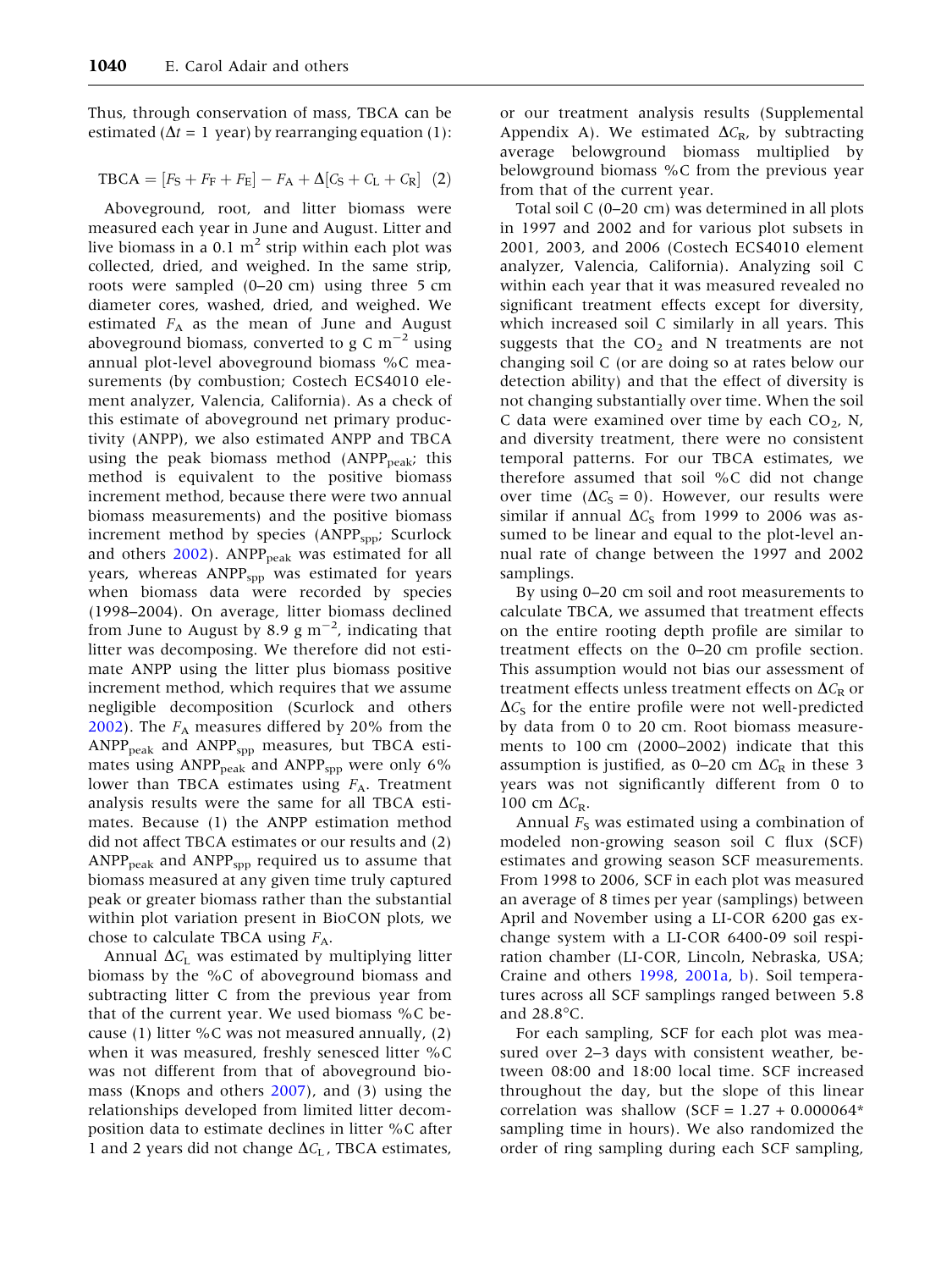such that from 1998 to 2006, the average, earliest, and latest sampling times for each plot were from 11:00–13:00, 8:00–9:00, and 16:00–18:00 local time, respectively. We therefore used these measurements to estimate daily rates of SCF. Cumulative growing season SCF was determined by multiplying a plot's average daily SCF for two consecutive measurements by the number of intervening days and adding this value to the previously calculated cumulative SCF.

Because we had SCF measurements only during the growing season, estimating annual  $F<sub>S</sub>$  required modeling non-growing season SCF as a function of soil temperature  $(T<sub>s</sub>)$  and moisture. Soil temperature data were obtained from a CCESR weather station or generated using the Boltzmann sigmoidal equation (a function of air temperature; Supplemental Appendix B). Soil moisture data were generated using the BROOK90 model (Supplemental Appendix B). We used these data, combined with the arctangent temperature function,  $F_T(T_s)$ , and a soil moisture function,  $F_W(RWC)$ , to estimate SCF during non-measurement periods (Del Grosso and others [2005](#page-13-0); Supplemental Appendix B):

$$
R_{\rm s} = F_{\rm T}(T_{\rm s}) * F_{\rm W}(\rm RWC)
$$
 (3)

$$
F_{\rm T}(T_{\rm s})=11.4+(29.7*arctan[\pi*0.0309(T_{\rm s}-15.7)])/\pi
$$
\n(4)

$$
F_{\rm W}({\rm RWC}) = 5 * (0.287 + [\arctan(\pi \times 0.009 * [{\rm RWC} - 17.47])]/\pi)
$$
 (5)

$$
RWC = \frac{W - WP}{FC - WP}
$$
 (6)

where  $R_s$  = daily SCF (normalized by average daily SCF when  $T_s$  is 10–15°C), RWC = relative soil water content,  $W = \text{solid water content}$ ,  $WP = \text{wiling}$ point, and FC = field capacity. Note that this model produced one estimate per year for all plots (that is, treatments did not influence the model results). Annual  $F<sub>S</sub>$  was calculated by summing measured and modeled SCF.

In years without prescribed burns, the June litter layer was 61% of the previous August's litter layer plus aboveground biomass (June litter =  $0.6062*$ [August litter + biomass],  $R^2 = 0.278$ ,  $P < 0.0001$ ). This mass loss rate of 39% is higher than over-winter litter mass loss rates measured in temperate forest systems (up to 33%; Uchida and others [2005](#page-15-0); McBrayer and Cromack [1980\)](#page-14-0), likely because it includes fall, over-winter and early spring litter leaching, and decomposition. To estimate fire-

related C losses in burn years  $(F_F)$ , we subtracted the June post-fire litter layer from 61% of the biomass plus litter layer from the previous August (that is, mass loss differences greater than 39% were attributed to fire losses). This avoided accounting for overwinter litter layer decomposition C loss twice (in  $F_F$ and  $F<sub>S</sub>$ ). Mass loss due to fire in each plot was multiplied by the %C of aboveground biomass. In nonfire years,  $F_F$  was set equal to zero.

In 2003 and 2004, C export via leaching of dissolved organic carbon  $(F<sub>E</sub>)$  was estimated using tension lysimeters (Rhizon SMS, Eijkelkamp) in 1 and 16-species plots at 60 cm soil depth (Dijkstra and others [2007](#page-13-0)). Leaching C losses were very low compared to all other fluxes (Dijkstra, unpublished data), so we assumed that  $F_{\rm E} = 0$ .

Using equation (2) and the data described above, we calculated TBCA for each plot from 1999 to 2006. We did not calculate TBCA in 1998 because it was not possible to accurately estimate the change in root biomass or litter layer without measurements from the previous year (1997).

#### Data Analysis

Calculating TBCA depended on the aggregation of measurements that all included some level of quantifiable error. We quantified error propagation following Bevington ([1969\)](#page-13-0). The standard error of  $U(S_U)$  can be approximated by the Gaussian error propagation rule:

$$
S_U = \sqrt{\sum_{j=1}^n \left(\frac{\partial U}{\partial X_j} S_{X_j}\right)^2 + 2\left(\sum_{j=1}^n \sum_{k=1}^n \left(\frac{\partial U}{\partial X_j} S_{X_j}\right) \left(\frac{\partial U}{\partial X_k} S_{X_k}\right) r_{X_j X_k}\right)}
$$
(7)

where  $S_{X_j}$ , are the sample standard errors of  $X_j = 1$  to n variables,  $\frac{\partial U}{\partial X_i}$  are the partial derivatives of U with respect to its component  $X_j$  variables, and  $r_{X_iX_k}$  is the correlation coefficient between  $X_i$  and  $X_k$ . If U is the product of uncorrelated variables,

$$
S_U = \sqrt{\sum_{j=1}^{n} \left(\frac{S_{X_j}}{\overline{X}_j}\right)^2}
$$
 (8)

where  $\overline{X}_j$  is the variable mean. Finally, if U is the product of a quantity,  $X$ , and a constant,  $c$ :

$$
S_U = \sqrt{(c * S_X)^2}
$$
 (9)

To determine the effects of elevated  $CO<sub>2</sub>$ , diversity, and enhanced N on TBCA, we used repeated measures ANOVA with ring nested within  $CO<sub>2</sub>$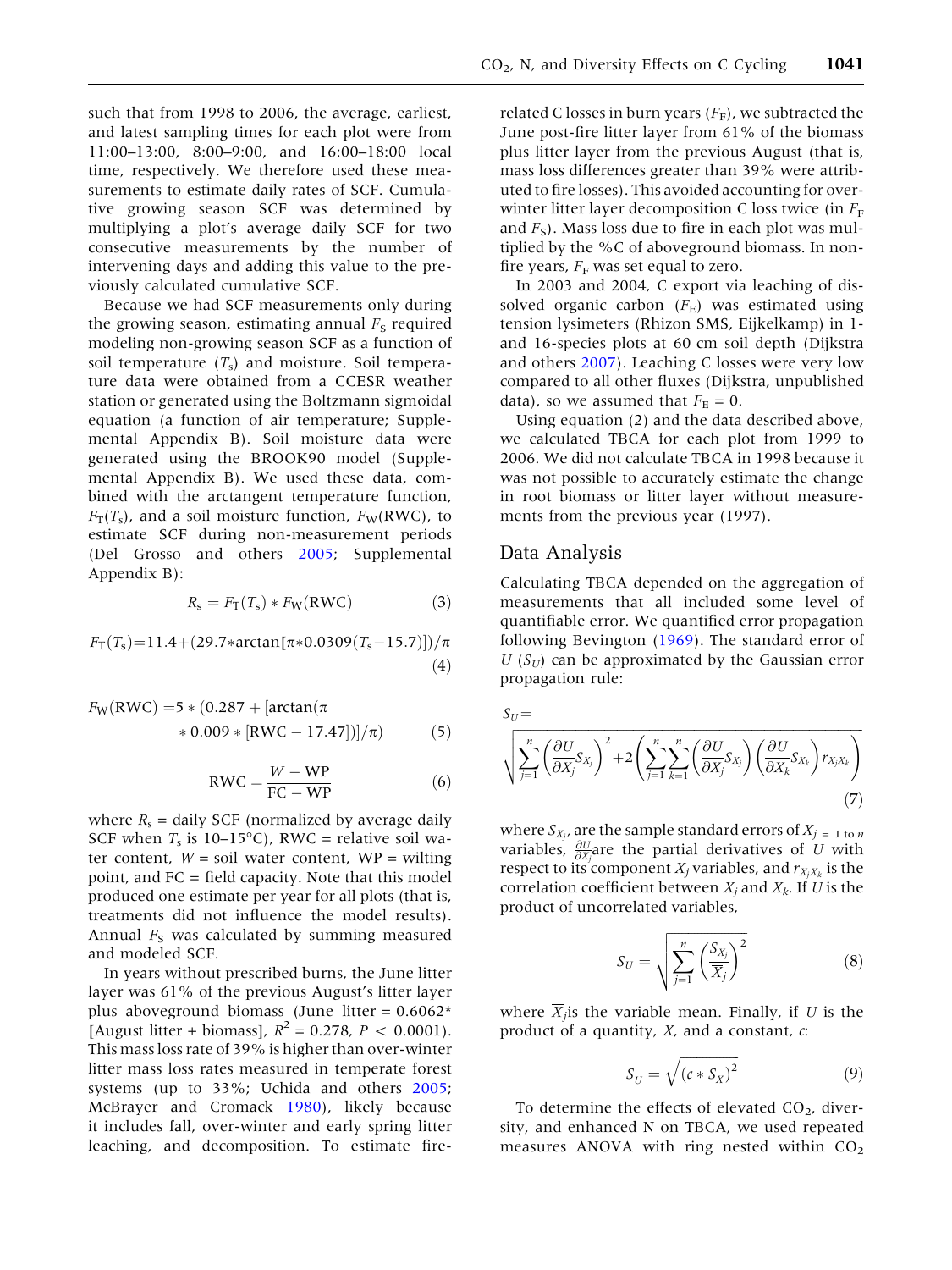treatment and plot nested within diversity,  $CO<sub>2</sub>$ , and N levels as random effects ( $N = 296$  per year; JMP 5.0.1, SAS Institute, Cary, North Carolina). All treatments were fixed effects. We also calculated  $CO<sub>2</sub>$  effects (TBCA in elevated  $CO<sub>2</sub>$  plots  $-$  TBCA in ambient  $CO<sub>2</sub>$  plots) and N effects (TBCA in enhanced  $N$  plots  $-$  TBCA in ambient  $N$  plots) to examine the size and direction of  $CO<sub>2</sub>$  and N effects over time.

In BioCON, root biomass increases with  $CO<sub>2</sub>$ , N, and diversity (Reich and others [2001a;](#page-14-0) also in unpublished 1999–2006 data). High TBCA may be associated with large belowground biomass because of related high belowground C demand (for example, increasing SCF and root production in BioCON; Craine and others [2001b;](#page-13-0) Craine and Wedin [2002](#page-13-0); unpublished root production and SCF data). To account for between-plot variation in standing belowground biomass C (BGC), we used BGC as a covariate in an ANCOVA. This allowed us to ascertain whether TBCA responds to  $CO<sub>2</sub>$ , N, and diversity treatments in other ways besides those related to root biomass, or if TBCA is simply a function of the response of belowground biomass to these treatments. To determine if  $CO<sub>2</sub>$ , N, or diversity treatments influenced the relationship between TBCA and BGC, we included two-way interactions between BGC and each treatment in the ANCOVA. We again calculated the  $CO<sub>2</sub>$  and N effects using the least-squares means from the TBCA ANCOVA.

Finally, to test our prediction that ecosystem C storage would increase only in response to elevated  $CO<sub>2</sub>$  and enhanced N availability, we performed repeated-measures ANOVA on annual ecosystem C storage rates ( $\Delta [C_{\rm S} + C_{\rm L} + C_{\rm R}])$ . Because annual ecosystem C storage fluctuated between fire and non-fire years, we repeated the analysis for fire and non-fire years separately.

## **RESULTS**

## Annual Soil Carbon Flux

Non-growing season daily soil C flux (SCF) estimated by equations  $(3)$ – $(6)$ , ranged from 0.26 to 0.42 g C  $\text{m}^{-2}$  day<sup>-1</sup> and was within the range of winter daily SCF values found in the literature (Del Grosso and others [2005;](#page-13-0) Mosier and others [2002](#page-14-0)). Total modeled SCF averaged 8% of total annual SCF  $(F<sub>S</sub>)$ , which, consistent with  $F<sub>S</sub>$  measured in other grassland ecosystems, averaged about 850 g C m<sup>-2</sup>  $y^{-1}$  (Table [1;](#page-6-0) Raich and Potter [1995](#page-14-0); Knapp and others [1998](#page-14-0); Pendall and others [2003](#page-14-0); McCulley and others [2005\)](#page-14-0).

# TBCA Error Propagation

Averaged across all years, the error associated with calculating TBCA was only slightly larger than the standard error of TBCA (Table [2](#page-7-0)). Both terms were substantially smaller than the treatment means and, with one exception (N treatments at ambient  $CO<sub>2</sub>$ ), were also smaller than differences between treatment means. This indicated that in BioCON, the accumulated error associated with calculating TBCA was minimal, and the results of our statistical analyses should not be unduly affected by large amounts of error propagation.

# TBCA,  $CO<sub>2</sub>$ , and N effects ANOVAs

As hypothesized, increased diversity, elevated  $CO<sub>2</sub>$ , and enhanced N availability all increased TBCA (Figures [1A](#page-7-0), [2](#page-8-0); Tables [1](#page-6-0), [3\)](#page-9-0). TBCA increased slightly but significantly over time (significant year effect with year as a continuous variable, data not shown). All treatments interacted with year, although the N by year interaction was only marginally significant ( $P = 0.059$ ; Table [3](#page-9-0)). In contrast to our hypothesis, there were no significant interactions among treatments. Year,  $CO<sub>2</sub>$ , and diversity had the largest effects on TBCA (Tables [1](#page-6-0), [3](#page-9-0)).

Averaged across other treatments and years, the full range of diversity increased TBCA by 87 g C m<sup> $-2$ </sup> y<sup>-1</sup>. Increasing diversity from 1 to 4 species had the largest, most consistent positive impact on annual TBCA (Figure [1](#page-7-0)A; Table [1](#page-6-0)). Monocultures allocated the least C belowground in nearly all years, whereas increasing the number of species from 4 to 16 had variable effects on TBCA depending on year (significant diversity by year effect; Figure [1](#page-7-0)A and Table [3](#page-9-0)).

As predicted, elevated  $CO<sub>2</sub>$  increased TBCA across all treatments and years (Figure [2](#page-8-0)A, C) by an average of 150 g C  $m^{-2}$   $y^{-1}$ . The effect of CO<sub>2</sub> increased (although variably) over time (significant  $CO<sub>2</sub>$  by year interaction; Figure [2C](#page-8-0)). Adding N had the smallest effect on TBCA (40 g C m<sup>-2</sup>  $y^{-1}$ ; Table [1\)](#page-6-0). In contrast to our prediction based on PNL, the positive effect of N declined over time in both  $CO<sub>2</sub>$  treatments (marginally significant N by year effect; Figure [2](#page-8-0)E).

## TBCA ANCOVA (Standardized for Root Biomass)

TBCA increased with BGC in the ANCOVA, but a linear regression of TBCA against BGC (all plots in all years;  $P < 0.0001$ ) found that only 18% of the variation in TBCA was associated with betweenplot and treatment differences in BGC, leaving 82%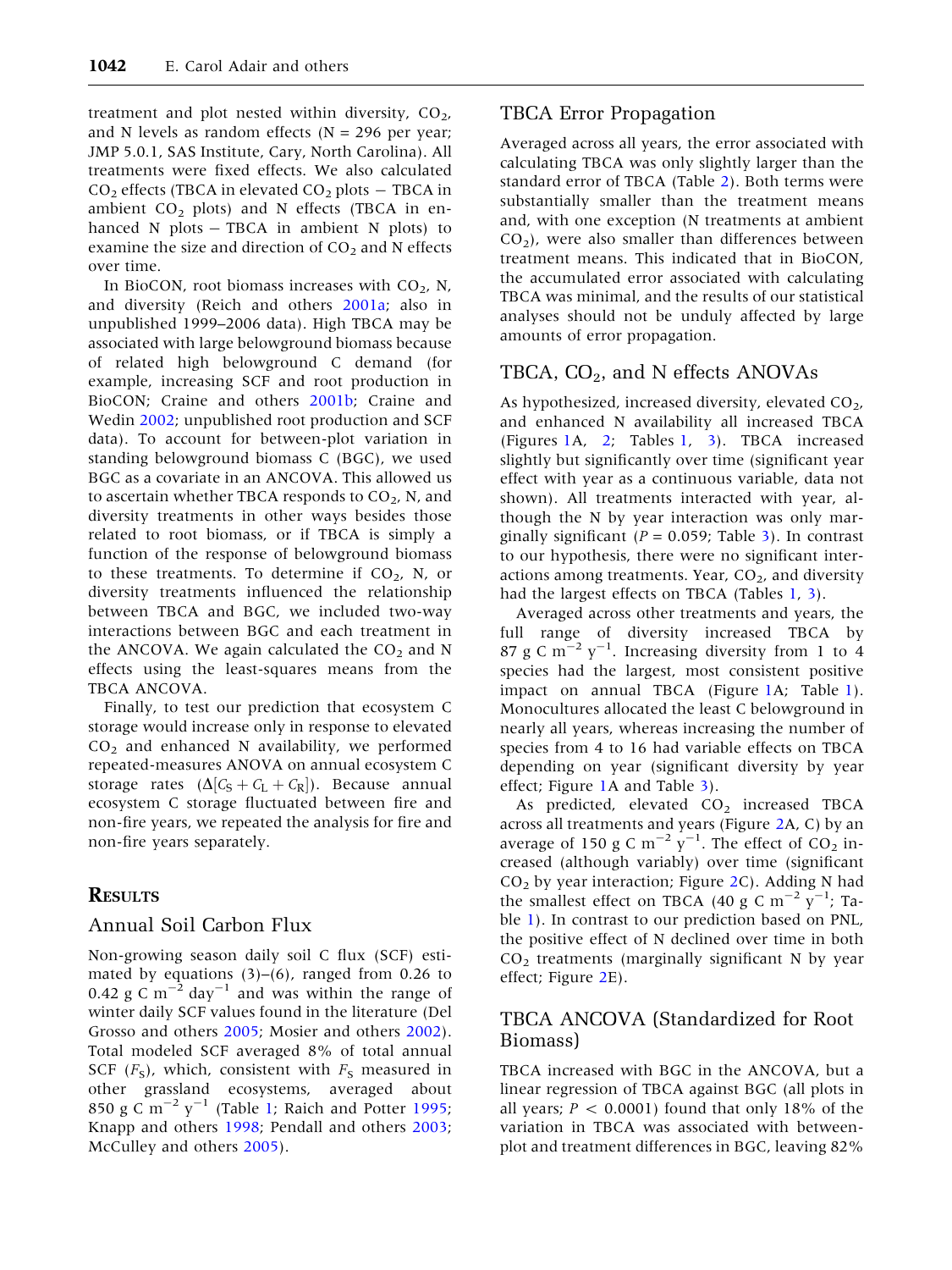<span id="page-6-0"></span>

| 39.38 (5.69)<br>90.99 (3.49)<br>34.44 (5.49)<br>71.77 (3.64)<br>(32.42 (7.55))<br>(43.28(4.63))<br>162.52 (4.97)<br>67.21(7.22)<br>79.45 (6.06)<br>11.45(4.87)<br>(68.01(6.1))<br>106.39(5.6)<br>67.1 (2.93)<br>955.37 (13.71)<br>969.22 (16.32)<br>953.62 (12.56)<br>767.67 (10.14)<br>801.32 (12.83)<br>809.09 (12.12)<br>823.02 (13.44)<br>818.16 (14.3)<br>841.83 (11.8)<br>697.03 (9.48)<br>694.57 (9.84)<br>819.84 (12.7)<br>801.8 (8.44)<br>Ambient N<br>Ambient N<br>Added N<br>Added N<br>Elevated $CO2$<br>Ambient CO <sub>2</sub><br>Ambient CO <sub>2</sub><br>Elevated $CO2$ | 27.46 (2.79)<br>45.24 (5.75)<br>65.15 (7.58)<br>62.2(7.47) | $-17.22(4.49)$   | Change in<br>litter C | Yearly TBCA    |
|-------------------------------------------------------------------------------------------------------------------------------------------------------------------------------------------------------------------------------------------------------------------------------------------------------------------------------------------------------------------------------------------------------------------------------------------------------------------------------------------------------------------------------------------------------------------------------------------|------------------------------------------------------------|------------------|-----------------------|----------------|
|                                                                                                                                                                                                                                                                                                                                                                                                                                                                                                                                                                                           |                                                            |                  | 4.84 (4.24)           | 655.72 (11.59) |
|                                                                                                                                                                                                                                                                                                                                                                                                                                                                                                                                                                                           |                                                            | $-28.11(8.3)$    | 4.28 (7.7)            | 682.7 (13.83)  |
|                                                                                                                                                                                                                                                                                                                                                                                                                                                                                                                                                                                           |                                                            | $-20(8.98)$      | 1.67(9.7)             | 715.81 (16.28) |
|                                                                                                                                                                                                                                                                                                                                                                                                                                                                                                                                                                                           |                                                            | $-16.57(10.93)$  | (2.93)(10.73)         | 702.58 (18.47) |
|                                                                                                                                                                                                                                                                                                                                                                                                                                                                                                                                                                                           | 42.34 (4.15)                                               | $-12.09(5.87)$   | 7.23(5.86)            | 657.14 (12.27) |
|                                                                                                                                                                                                                                                                                                                                                                                                                                                                                                                                                                                           | 61.34 (7.44)                                               | $-17.84(11.02)$  | 17.48(12.04)          | 750.74 (18.35) |
|                                                                                                                                                                                                                                                                                                                                                                                                                                                                                                                                                                                           | 65.44 (6.97)                                               | $-22.83(9.57)$   | .1.74(10.31)          | 728.41 (16.62) |
|                                                                                                                                                                                                                                                                                                                                                                                                                                                                                                                                                                                           | 73.61 (8.44)                                               | $-18.91(10.3)$   | 10.65(12.1)           | 722.45 (18.91) |
|                                                                                                                                                                                                                                                                                                                                                                                                                                                                                                                                                                                           | 29.54 (3.07)                                               | $-14.96(4.78)$   | 5.27 (4.65)           | 759.93 (10.1)  |
|                                                                                                                                                                                                                                                                                                                                                                                                                                                                                                                                                                                           | 57.57 (6.99)                                               | $-26.35(8.09)$   | 10.5(8.74)            | 864.67 (18.13) |
|                                                                                                                                                                                                                                                                                                                                                                                                                                                                                                                                                                                           | 70.49 (7.84)                                               | 27.16(9.4)       | 14.6 (10.87)          | 859.22 (21.58) |
|                                                                                                                                                                                                                                                                                                                                                                                                                                                                                                                                                                                           | 78.17 (9.31)                                               | $-17.29$ (10.77) | 20.24 (13.69)         | 855.29 (18.44) |
|                                                                                                                                                                                                                                                                                                                                                                                                                                                                                                                                                                                           | (4.93, 4.9)                                                | $-13.1(6.46)$    | 0.86(6.87)            | 797.33 (15.22) |
| 80.48 (8.47)<br>(008.06(14.4))                                                                                                                                                                                                                                                                                                                                                                                                                                                                                                                                                            | 86.42 (10.08)                                              | $-16.05(10.99)$  | 24.37 (13.66)         | 924.14 (21.38) |
| 55.34 (5.58)<br>(015.21(13.85))                                                                                                                                                                                                                                                                                                                                                                                                                                                                                                                                                           | 77.4 (8.26)                                                | $-19.57(10.84)$  | 22.98 (13.67)         | 945.9 (19.96)  |
| 168.48 (5.24)<br>(005.17(15.99))<br>$\overline{6}$                                                                                                                                                                                                                                                                                                                                                                                                                                                                                                                                        | 81.06 (9.25)                                               | $-19.79(12.05)$  | 16.46(13.53)          | 913.58 (21.23) |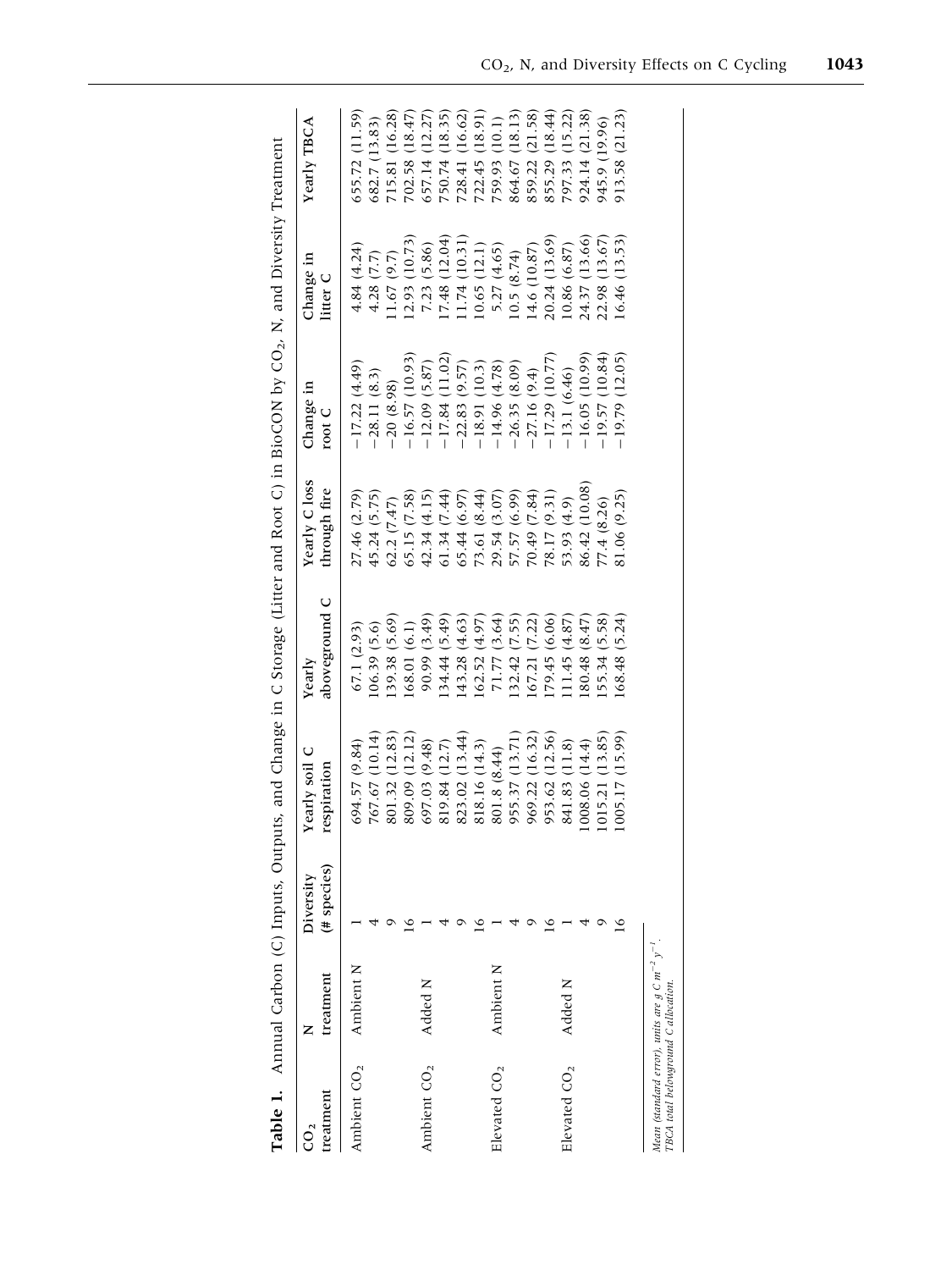| CO <sub>2</sub> treatment | N treatment | Mean TBCA | Propagated error | Standard error |
|---------------------------|-------------|-----------|------------------|----------------|
| Ambient $CO2$             | Ambient N   | 682.04    | 24.59            | 18.86          |
| Ambient $CO2$             | Added N     | 703.25    | 27.37            | 21.56          |
| Elevated CO <sub>2</sub>  | Ambient N   | 819.18    | 24.49            | 20.64          |
| Elevated CO <sub>2</sub>  | Added N     | 873.54    | 29.79            | 26.32          |

<span id="page-7-0"></span>Table 2. Mean TBCA, Propagated Error for Calculating TBCA and Standard Error of TBCA for 1999–2006 by  $CO<sub>2</sub>$  and N Treatment

Units are  $g \, C \, m^{-2} \, y^{-1}$ .



Figure 1. A Mean TBCA by year and diversity level and **B** lsmeans for TBCA by year and diversity level from the ANCOVA. Error bars are  $\pm$  1 standard error.

of the variation unexplained (Table [3](#page-9-0); Figure [3](#page-9-0)). TBCA per unit BGC decreased from a mean TBCA/ BGC ratio of 28 in plots with less than 100 g BGC  $m^{-2}$  to a mean of 3 in plots with more than 100 g BGC  $m^{-2}$  (Figure [3\)](#page-9-0). This stark difference may be partly related to a sampling method that results in some unrealistically low BGC estimates in plots with low, patchy biomass. Additionally, root turnover (calculated using root ingrowth core data) was higher at low BGC (0.75  $y^{-1}$  when BGC is less than 100 g C m<sup>-2</sup>) than at high BGC (0.34  $y^{-1}$  when BGC is at least 100 g C  $\text{m}^{-2}$ ; data not shown), a pattern that would lead to higher TBCA per BGC at low than high BGC.

As predicted, the main effects of  $CO<sub>2</sub>$  and diversity remained significant in the ANCOVA indicating that these treatments influenced TBCA through processes unrelated to root biomass (Table [3](#page-9-0)). However, diversity and N both interacted significantly with year, such that the diversity and N effects were either neutral or negative, depending on year (Figures 1B,  $2F$ ). Elevated  $CO<sub>2</sub>$  also interacted significantly with year, but it increased TBCA in all years (Figure [2](#page-8-0)D). There were no other significant interactions (Table [3\)](#page-9-0).

Accounting for differences in BGC diminished the size and changed the direction of the diversity effect (Figure 1; Table [3\)](#page-9-0). Depending on year, increasing diversity had neutral or negative effects on non-BGC associated TBCA (Figure 1B), indicating that the increase in TBCA between monocultures and diverse plots was associated with parallel differences in standing BGC. Diversity also interacted significantly with year (Table [3](#page-9-0)), with increasing diversity having essentially no effect on non-root biomass related TBCA in some years (for example, 1999) and decreasing non-root biomass-related TBCA in other years (for example, 2005; Figure 1B).

Even after removing (accounting for) BGC effects on TBCA, the effect of elevated  $CO<sub>2</sub>$  remained positive during all years and increased over time (Figure [2B](#page-8-0), D). The average size of the non-BGC  $CO<sub>2</sub>$  effect, 130 g C m<sup>-2</sup> y<sup>-1</sup>, was only slightly smaller than when including BGC effects, 150 g C m<sup>-2</sup> y<sup>-1</sup>, indicating that approximately 87% of the effect of  $CO<sub>2</sub>$  on TBCA was unrelated to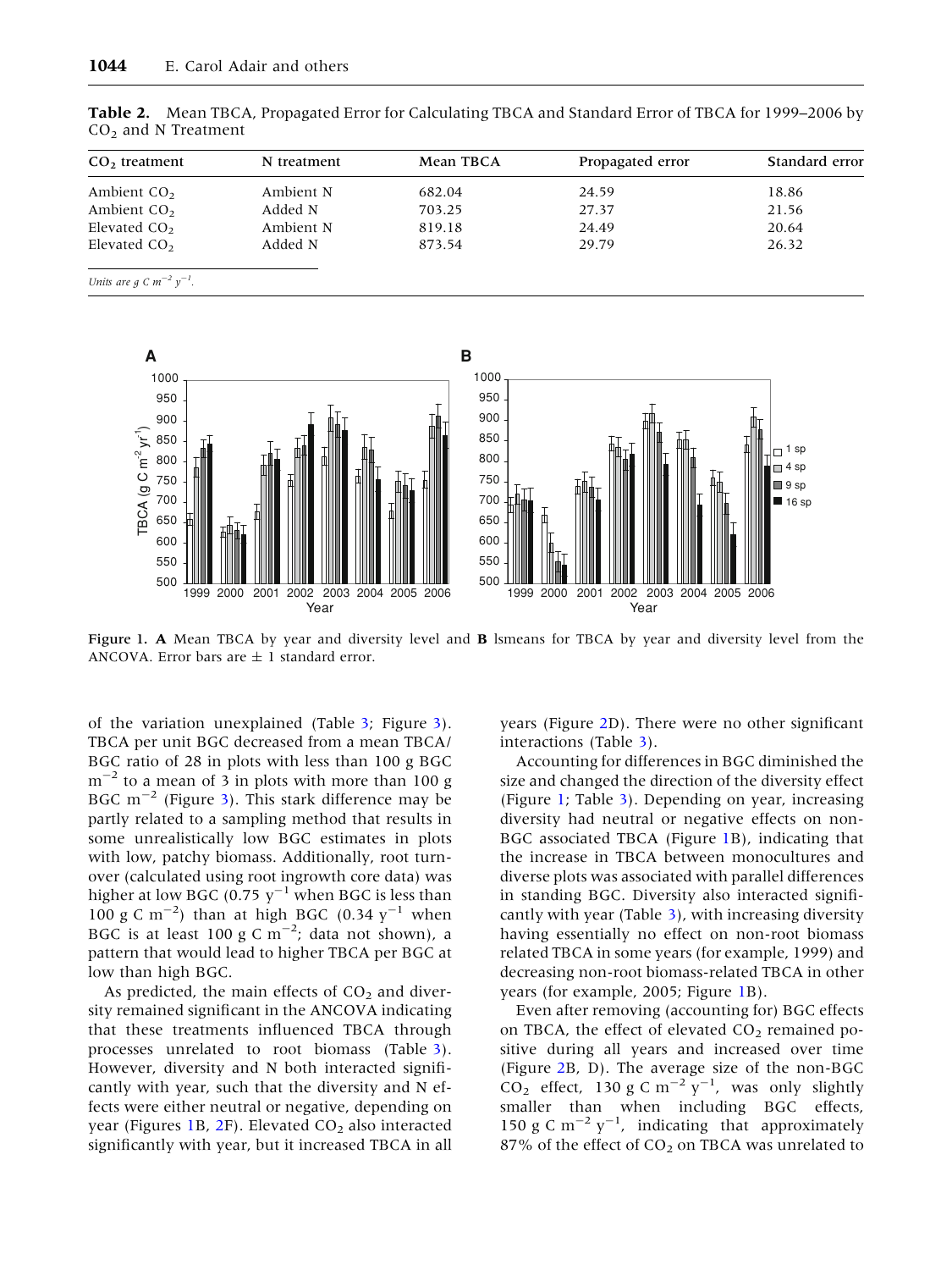<span id="page-8-0"></span>

Figure 2. TBCA,  $CO_2$ , and N effects on TBCA by year. A mean TBCA by  $CO_2$  and N treatment, C  $CO_2$  effect by N treatment, and E N effect by  $CO_2$  treatment.  $CO_2$  and N effects were calculated by subtracting mean TBCA in ambient  $CO_2$ or N treatments from mean TBCA in elevated  $CO_2$  or N treatments. **B**, **D**, and **F** show lsmeans from the belowground biomass C ANCOVA. **B** TBCA by year, CO<sub>2</sub>, and N treatment, **D** CO<sub>2</sub> effect by N treatment, and **F** N effect by CO<sub>2</sub> treatment. Error bars are  $\pm 1$  standard error.

BGC. This is a marked contrast to the diversity and N effects, which failed to affect or decreased TBCA in the absence of BGC-related effects. As in the ANOVA, the effect of N on the  $CO<sub>2</sub>$  effect appeared to decrease in 2004–2006, but this effect was not significant (Figure 2D). Elevated  $CO<sub>2</sub>$  did not change the slope of the relationship between TBCA and BGC (no  $CO<sub>2</sub>$  by BGC interaction), but it did increase TBCA per unit BGC (Figure [3A](#page-9-0)).

In contrast to our hypothesis and the ANOVA results, in the ANCOVA the enriched N treatment had a primarily negative effect on non-BGC associated TBCA. Added N initially increased (elevated  $CO<sub>2</sub>$ ) or had no effect (ambient  $CO<sub>2</sub>$ ) on non-BGC associated TBCA, but the N effect decreased over time and became negative in both  $CO<sub>2</sub>$  treat-ments by 2002 (N by year interaction; Table [3](#page-9-0); Figure 2F). Adding N did not change the slope of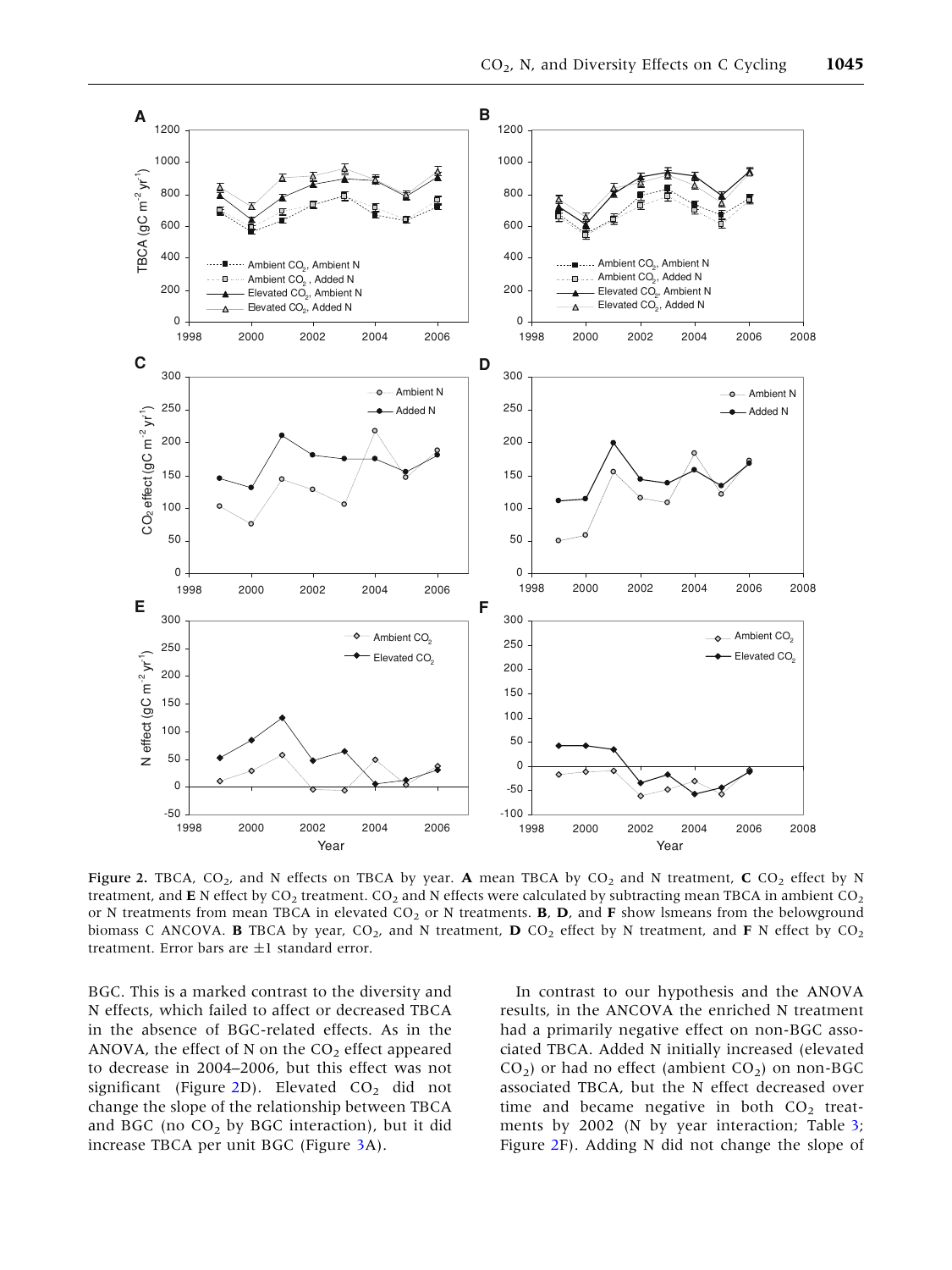|                        | <b>TBCA ANOVA</b> |    |                |                  | <b>TBCA ANCOVA</b> |    |                |                  |  |  |  |
|------------------------|-------------------|----|----------------|------------------|--------------------|----|----------------|------------------|--|--|--|
| Source                 |                   | DF | <i>F</i> ratio | $\boldsymbol{P}$ |                    | DF | <i>F</i> ratio | $\boldsymbol{P}$ |  |  |  |
| $R^2$                  | 0.5222            |    |                |                  | 0.6087             |    |                |                  |  |  |  |
| CO <sub>2</sub>        |                   |    | 48.2822        | 0.0017           |                    | 1  | 29.2104        | 0.0047           |  |  |  |
| N                      |                   |    | 10.1121        | 0.0016           |                    |    | 2.2519         | 0.1345           |  |  |  |
| $CO_2 N$               |                   |    | 1.3888         | 0.2397           |                    |    | 1.1166         | 0.2916           |  |  |  |
| Diversity              |                   | 3  | 20.1624        | < 0.0001         |                    | 3  | 6.9743         | 0.0001           |  |  |  |
| $CO2$ *diversity       |                   | 3  | 1.5403         | 0.2044           |                    | 3  | 1.8623         | 0.1360           |  |  |  |
| N*diversity            |                   | 3  | 0.7730         | 0.5100           |                    | 3  | 1.2080         | 0.3069           |  |  |  |
| $CO_2^*N^*diversity$   |                   | 3  | 0.4030         | 0.7510           |                    | 3  | 0.2262         | 0.8781           |  |  |  |
| Year                   |                   | 7  | 63.8435        | < 0.0001         |                    | 7  | 102.5136       | < 0.0001         |  |  |  |
| $CO2$ *year            |                   | 7  | 4.1076         | 0.0002           |                    | 7  | 4.2898         | 0.0001           |  |  |  |
| $N^*$ year             |                   | 7  | 1.9440         | 0.0592           |                    | 7  | 2.5234         | 0.0139           |  |  |  |
| $CO2*N*year$           |                   | 7  | 1.1147         | 0.3508           |                    | 7  | 0.7036         | 0.6690           |  |  |  |
| Diversity*year         |                   | 21 | 3.5020         | < 0.0001         |                    | 21 | 3.5476         | < 0.0001         |  |  |  |
| $CO2$ *diversity*year  |                   | 21 | 0.9687         | 0.5002           |                    | 21 | 0.8068         | 0.7140           |  |  |  |
| N*diversity*year       |                   | 21 | 0.7598         | 0.7714           |                    | 21 | 0.6575         | 0.8769           |  |  |  |
| $CO2*N*diversity*year$ |                   | 21 | 1.1491         | 0.2884           |                    | 21 | 1.0856         | 0.3562           |  |  |  |
| <b>BGC</b>             |                   |    |                |                  |                    | 1  | 387.9950       | < 0.0001         |  |  |  |
| $CO2*BGC$              |                   |    |                |                  |                    | 1  | 0.6466         | 0.4215           |  |  |  |
| $N*BGC$                |                   |    |                |                  |                    |    | 0.2364         | 0.6269           |  |  |  |
| Diversity*BGC          |                   |    |                |                  |                    | 3  | 1.2042         | 0.3068           |  |  |  |

<span id="page-9-0"></span>Table 3. Total Belowground Carbon Allocation (TBCA)

Results are from the repeated measures ANOVA with main effects of CO<sub>2</sub>, diversity, and N, with ring nested within CO<sub>2</sub> treatment, and from the ANCOVA including belowground carbon (BGC) as a covariate. Bold values are statistically significant ( $P < 0.05$ ).



Figure 3. TBCA versus belowground biomass C (BGC). Predicted TBCA for  $A$  elevated CO<sub>2</sub> (gray line; TBCA = 689.7 + 0.57\*BGC,  $R^2$  = 0.16, P < 0.0001) and ambient CO<sub>2</sub> (black line; TBCA = 557.1 + 0.57\*BGC,  $R^2$  = 0.18,  $P < 0.0001$ ) versus BGC and **B** added N (gray line; TBCA = 597.9 + 0.66\*BGC,  $R^2 = 0.20$ ,  $P < 0.0001$ ) and ambient N (black line; TBCA = 622.4 + 0.57\*BGC,  $R^2 = 0.12$ ,  $P < 0.0001$ ) versus belowground biomass C. Open circles are data.

the relationship between TBCA and BGC or TBCA per unit BGC (Figure 3B).

# C Fluxes and Storage

Although C inputs and outputs were not always equal among treatments or years, they were on the

same order of magnitude, as there was little C storage in soil or biomass (Table [1](#page-6-0)). Annual TBCA and  $F<sub>S</sub>$  were of similar magnitude. Losses due to fire  $(F_F;$  when they occurred) were of similar magnitude as aboveground litter inputs  $(F_A)$ . However, TBCA and  $F_S$  were 6–7 times larger than  $F_A$  and  $F_F$  $(Table 1)$  $(Table 1)$  $(Table 1)$ .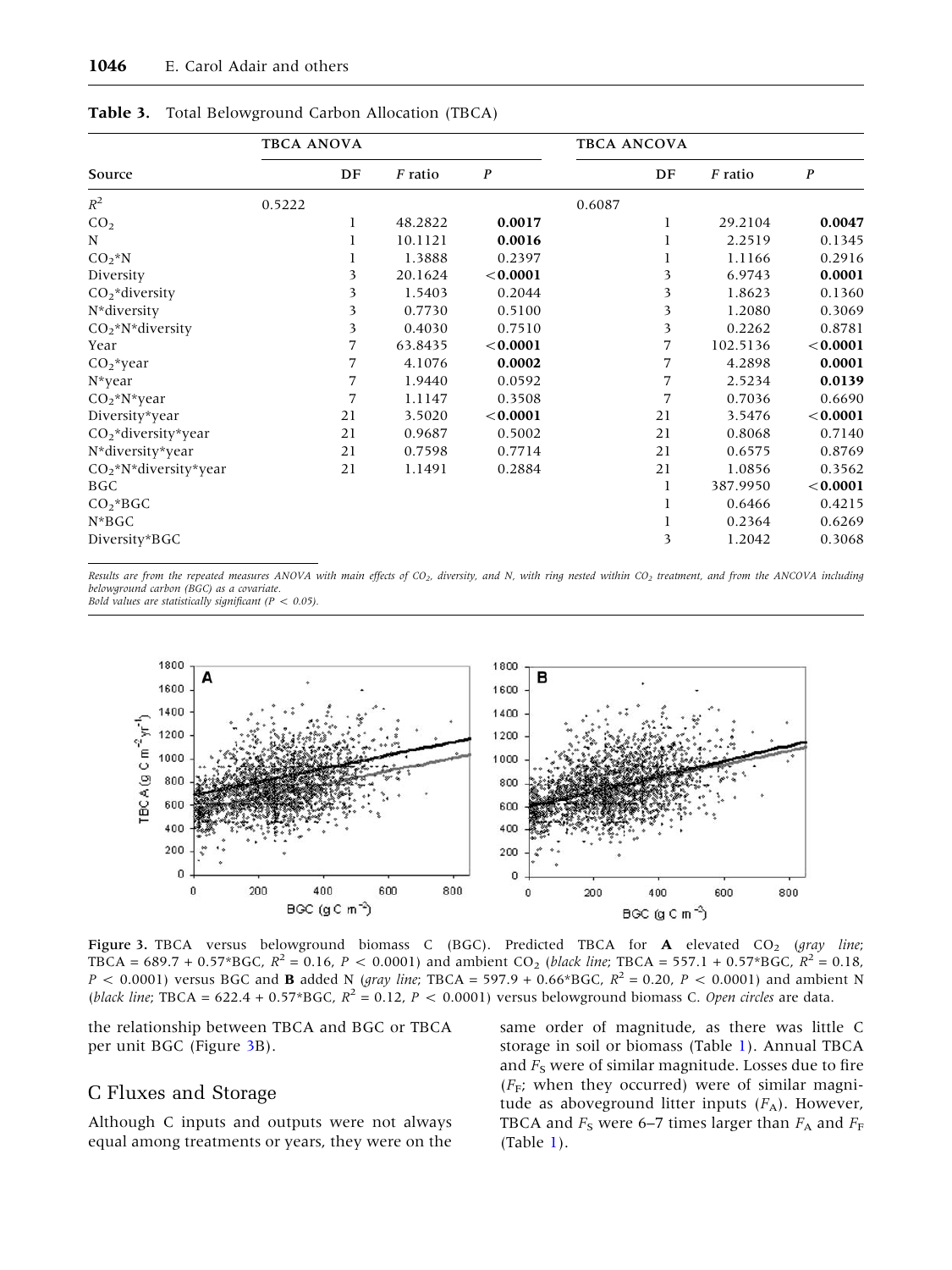| Source                          | All years |    |               |          | Fire years |    |           | Non-fire years |        |    |               |          |
|---------------------------------|-----------|----|---------------|----------|------------|----|-----------|----------------|--------|----|---------------|----------|
|                                 |           | DF | $F$ ratio $P$ |          |            | DF | F ratio P |                |        | DF | $F$ ratio $P$ |          |
| $R^2$                           | 0.2363    |    |               |          | 0.1731     |    |           |                | 0.3083 |    |               |          |
| CO <sub>2</sub>                 |           |    | 4.82          | 0.0751   |            |    | 6.70      | 0.0487         |        |    | 20.81         | 0.0035   |
| N                               |           |    | 6.39          | 0.0121   |            |    | 13.44     | 0.0003         |        |    | 21.78         | < 0.0001 |
| $CO2*N$                         |           |    | 0.31          | 0.5763   |            |    | 0.46      | 0.4974         |        |    | 0.01          | 0.9250   |
| Diversity                       |           | 3  | 0.53          | 0.6637   |            | 3  | 27.75     | < 0.0001       |        | 3  | 17.59         | < 0.0001 |
| $CO2$ *diversity                |           | 3  | 0.11          | 0.9528   |            | 3  | 0.95      | 0.4172         |        | 3  | 0.76          | 0.5195   |
| N*diversity                     |           | 3  | 3.25          | 0.0224   |            | 3  | 0.73      | 0.5321         |        | 3  | 3.26          | 0.0221   |
| $CO2*N*diversity$               |           | 3  | 0.74          | 0.5268   |            | 3  | 1.89      | 0.1325         |        | 3  | 1.95          | 0.1211   |
| Year                            |           |    | 203.79        | < 0.0001 |            | 3  | 106.85    | < 0.0001       |        | 3  | 39.61         | < 0.0001 |
| $CO2$ *year                     |           |    | 4.77          | < 0.0001 |            | 3  | 3.94      | 0.0083         |        | 3  | 2.02          | 0.1100   |
| $N^*$ year                      |           | 7  | 6.31          | < 0.0001 |            | 3  | 0.68      | 0.5642         |        | 3  | 2.63          | 0.0488   |
| $CO2*N*year$                    |           | 7  | 1.11          | 0.3553   |            | 3  | 0.19      | 0.9059         |        | 3  | 2.52          | 0.0566   |
| Diversity*year                  |           | 21 | 8.70          | < 0.0001 |            | 9  | 5.83      | < 0.0001       |        | 9  | 1.32          | 0.2248   |
| CO <sub>2</sub> *diversity*year |           | 21 | 0.92          | 0.5703   |            | 9  | 1.02      | 0.4222         |        | 9  | 0.75          | 0.6650   |
| N*diversity*year                |           | 21 | 1.49          | 0.0716   |            | 9  | 1.12      | 0.3476         |        | 9  | 1.39          | 0.1868   |
| $CO2*N*diversity*year$          |           | 21 | 1.33          | 0.1465   |            | 9  | 0.82      | 0.5964         |        | 9  | 1.32          | 0.2198   |

<span id="page-10-0"></span>Table 4. Results from the Annual Ecosystem C Storage Repeated Measures ANOVAs for All Years, Fire Years, and Non-Fire Years, with Main Effects of  $CO_2$ , Diversity, and N, with Ring Nested Within  $CO_2$ Treatment

Storage is annual change in litter plus root C, where change in soil  $C = 0$ . Bold values are statistically significant ( $P < 0.05$ ).



Figure 4. Ecosystem C storage rates by year and  $\mathbf{A}$  CO<sub>2</sub> and N treatments and **B** diversity and N treatments. Error bars are ±1 standard error.

Across all years, only N consistently altered ecosystem C storage rates by decreasing C loss, but this effect varied slightly with diversity (significant N by diversity effect; Table 4; Figure 4). Diversity,  $CO<sub>2</sub>$ , and N treatments all interacted with year (Table 4). In years with fires, ecosystem C storage was negative (that is, C loss) and elevated  $CO<sub>2</sub>$ , added N, and non-monoculture plots had the greatest C losses. In non-fire years, the opposite was true: generally positive C storage rates were greatest in elevated  $CO<sub>2</sub>$ , added N and non-monoculture plots (Figure [5](#page-11-0)).

Running the ANOVA for only the fire years indicated that increasing  $CO<sub>2</sub>$ , N, and diversity all

increased ecosystem C loss (Table 4). Increased  $CO<sub>2</sub>$ either increased or had no effect on C loss depending on year, and the magnitude of C loss due to diversity treatments varied between years (significant treatment by year interactions; Table 4; Figure [5](#page-11-0)B, C). When run for only the non-fire years, the ANOVA indicated similar trends, but in the opposite direction:  $CO<sub>2</sub>$ , N, and diversity increased ecosystem C storage, and N interacted with both year and diversity as the size of these positive effects varied with year and diversity treatment (Figure [5;](#page-11-0) Table 4).

Overall rates of annual ecosystem C storage were neutral (zero, or with error bars that encompassed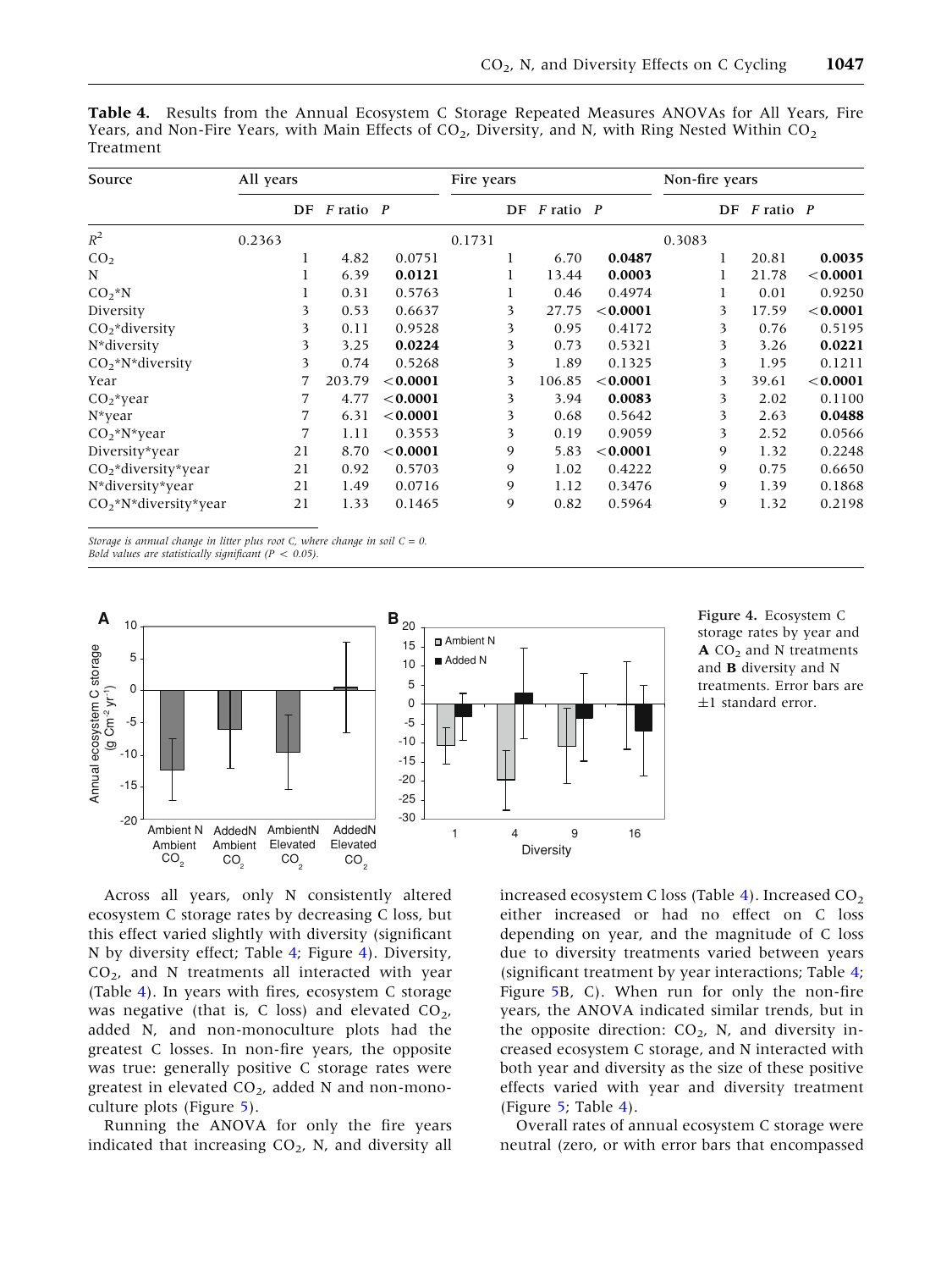<span id="page-11-0"></span>

Figure 5. Ecosystem C storage rates by year and  $\bf{A}$  N treatment,  $\bf{B}$  CO<sub>2</sub> treatment, and  $\bf{C}$  diversity treatment. Asterisks indicate fire years. Error bars are  $\pm 1$  standard error.

zero) or slightly negative (Figure [4\)](#page-10-0). Negative rates of C storage were associated with ambient N and lower diversity treatments (1-, 4-, and 9-species plots; Figure [4\)](#page-10-0). The unresponsiveness of ecosystem C storage rates to elevated  $CO<sub>2</sub>$  and relatively small response of C storage rates to added N and diversity treatments indicate that increased C inputs in these treatments were matched by similar increases in C outputs (Figure [4](#page-10-0)).

#### **D**ISCUSSION

The total amount of C allocated belowground increased strongly with standing BGC. Although large differences in standing root biomass can result from similar TBCA but different root turnover rates, the strong linkage here between TBCA and BGC suggests that turnover-rate differences among treatments are modest compared to treatment differences in biomass production. Removing the effect of BGC greatly diminished N and diversity effects on TBCA, but did not substantially alter the  $CO<sub>2</sub>$  effect on TBCA. This suggests that increasing N and diversity primarily affect the BGC-related portion of TBCA, whereas elevated CO2 mainly influences non-BGC associated aspects of TBCA. This is consistent with the response of BGC to BioCON treatments over the same period: adding N nearly doubled BGC and increasing diversity increased BGC by 30%, whereas elevated  $CO<sub>2</sub>$  increased BGC by only 14% (data not shown). Our results also support the hypothesis that elevated  $CO<sub>2</sub>$  accelerates C cycling more than it increases biomass C pools (Hungate and others [1997](#page-14-0); Van Kessel and others [2000\)](#page-15-0).

Diversity increased TBCA when root biomass effects were included, but contrary to our expectations, once root biomass effects were removed, diversity had either neutral or negative effects on annual TBCA. This suggests that the positive effect of diversity on TBCA was related to maintaining high BGC, perhaps by increasing root productivity due to more intense competition for belowground resources and/or complementary resource use, which may increase the spatial and temporal distribution of root biomass. Our results are consistent with those of Dijkstra and others ([2005](#page-13-0), ANOVA only) who found that the positive effect of diverse communities on labile and recalcitrant soil C was primarily associated with high root biomass. Additionally, our results are consistent with analyses that found the fraction of TBCA allocated to root production in BioCON increased with diversity (root ingrowth core data, results not shown).

As we hypothesized, elevated  $CO<sub>2</sub>$  increased TBCA whether or not the treatment effects were examined independently of differences in BGC. Indeed, nearly 90% of the increase in TBCA at elevated  $CO<sub>2</sub>$  was unrelated to BGC, and elevated  $CO<sub>2</sub>$  actually increased TBCA per unit BGC. Elevated  $CO<sub>2</sub>$  almost always, including in BioCON, increases rates of photosynthesis, thereby increasing photosynthate availability (Lee and others [2001;](#page-14-0) Curtis and Wang [1998](#page-13-0); Wand and others [1999\)](#page-15-0). As a result, elevated  $CO<sub>2</sub>$  tends to increase aboveground production (Reich and others [2004](#page-14-0); DeGraaff and others [2006\)](#page-13-0) and many of the components of TBCA (that is, root production, root exudates, rhizodeposition, and allocation to mycorrhizae; Matamala and Schlesinger [2000](#page-14-0); Treseder and Allen [2000;](#page-15-0) Pendall and others [2004](#page-14-0);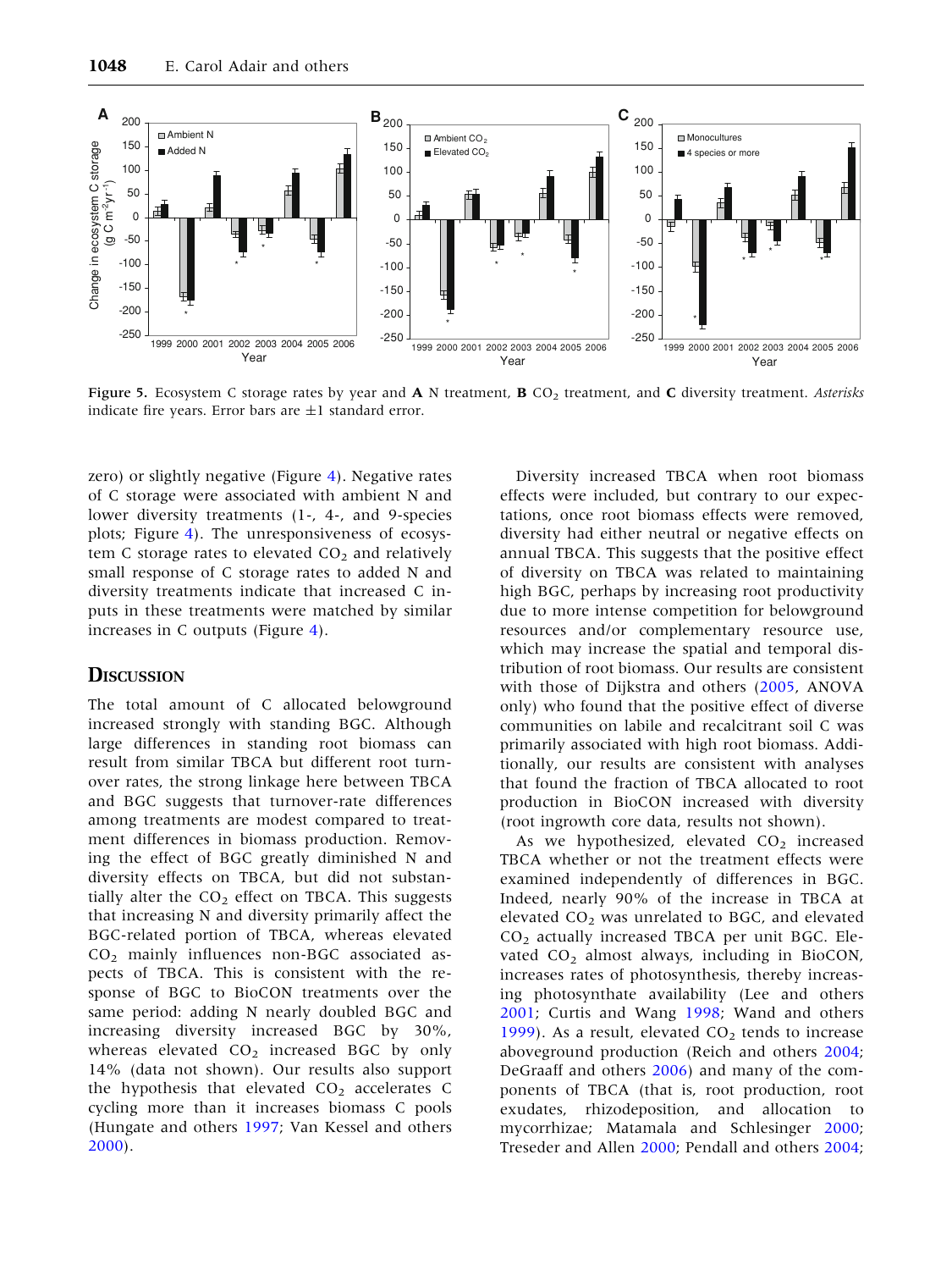Allen and others [2005](#page-13-0); Trueman and Gonzalez-Meler [2005\)](#page-15-0). In BioCON, elevated  $CO<sub>2</sub>$  has increased root production (unpublished root ingrowth data), soil respiration (Craine and others [2001a\)](#page-13-0), and AM fungi abundance and biomass (Wolf and others [2003;](#page-15-0) Antoninka, unpublished results). However, root productivity in BioCON averages only one-fifth of TBCA, and this fraction did not respond to elevated  $CO<sub>2</sub>$  (unpublished root ingrowth data). In conjunction with our results, this suggests that elevated  $CO<sub>2</sub>$  increases TBCA by increasing the amount of C allocated to the nonroot production components of TBCA per unit BGC.

In line with our prediction of N limitation of photosynthate availability, TBCA increased with N additions, but, in contrast to our prediction of progressive N limitation (and the effects of N and  $CO<sub>2</sub>$  on total biomass in BioCON), the N effect declined over time to become largely neutral in both  $CO<sub>2</sub>$  treatments. After accounting for variation in BGC, the primary effect of added N became negative, suggesting that the root- and non-root-related portions of TBCA were affected quite differently by N availability. Our results for TBCA including rootrelated C allocation are consistent with research in forest stands across large scale gradients in productivity, where TBCA increased across fertility gradients (Raich and Nadelhoffer [1989](#page-14-0); Raich [1998\)](#page-14-0), and also with results that found the fraction of TBCA allocated to root production in BioCON increased with added N (unpublished root ingrowth data). The effects of N on the other components of TBCA (for example, exudation, rhizodeposition) are not clear (Grayston and others [1996;](#page-14-0) Henry and others [2005\)](#page-14-0). Our results suggest that these fluxes may decline in high N environments, and are consistent with results indicating that added N decreased the abundance of AM fungi in BioCON (Antoninka, unpublished data).

The onset of negative N effects on non-BGC associated TBCA and reduced N effects on total TBCA after 2001 coincided with the decline and stabilization of the root fraction (root/total biomass) in 2002, and the decline and stabilization of root production after 2000. These temporal trends in TBCA, root production, and root fraction may signify the end of the plant community ''establishment'' phase and indicate a mature plant community. Thus, the initial increase in TBCA with enhanced N availability may have been due to the relatively greater distribution of biomass to roots than to aboveground biomass early during perennial establishment growth. Additionally, the ratio of aboveground production  $(F_A)$  to root produc-

tivity increased over time, further suggesting that plant communities reduced investment in root biomass relative to aboveground biomass over time (data not shown).

Elevated  $CO<sub>2</sub>$ , N, and diversity increased C inputs into and outputs from soil, resulting in neutral ecosystem C storage rates. Our results are consistent with results finding changes in NEP to be small at elevated  $CO<sub>2</sub>$  and relatively insensitive to added N (Reich and others [2006a](#page-15-0)). They are also consistent with experiments finding elevated  $CO<sub>2</sub>$  to increase soil C turnover rates, resulting in little or no change in soil C (Hungate and others [1997;](#page-14-0) Van Kessel and others [2000;](#page-15-0) Hagedorn and others [2003](#page-14-0); Lichter and others [2005](#page-14-0)). Our results contrast with those of Fornara and Tilman ([2008\)](#page-14-0) who found diversity and N addition to increase ecosystem C storage via increases in total soil C in an annually burned grassland. In BioCON, soil C did not change significantly over time (see [Methods\)](#page-2-0). These contrasting temporal soil C patterns may be due to the relatively C depleted initial state of the soils in Fornara and Tilman's [\(2008](#page-14-0)) experiment (approximately 0.48% versus an average of 0.63% at the beginning of BioCON and 0.60% in the diverse plots at the end of the Fornara and Tilman [\(2008](#page-14-0)) experiment).

Diversity,  $CO<sub>2</sub>$ , and N all increased the amplitude of annual ecosystem C storage rates due to interactions between litter accumulation and fire-induced C losses. In fire years, ecosystem C storage rates were negative, and elevated levels of all treatments resulted in greater rates of C loss. In non-fire years, ecosystem C storage rates were positive, and elevated levels of all treatments increased C storage rates. This effect was driven by greater aboveground productivity, and thus accumulation of litter, in elevated  $CO<sub>2</sub>$ , added N, and diverse plots. Elevated  $CO<sub>2</sub>$ , added N, and diversity increased litter layer C by 10–20 g C  $\mathrm{m}^{-2} \mathrm{y}^{-1}$ . Thus, in non-fire years, rates of litter accumulation were highest in these plots and in fire years, rates of litter loss were greatest in these plots (rates of change in root C did not vary strongly between fire and non-fire years).

In contrast to our hypothesis, adding N did not result in C sequestration. Annual ecosystem C storage rates varied between neutral and negative, depending on year. However, in plots with less than 16 species, negative C storage rates in ambient N plots were increased to zero by adding N, suggesting that high N availability could contribute to C sequestration by reducing C losses. Rates of C loss in ambient N plots were very small (11 g C m<sup>-2</sup>  $y^{-1}$ ) compared to total ecosystem C in BioCON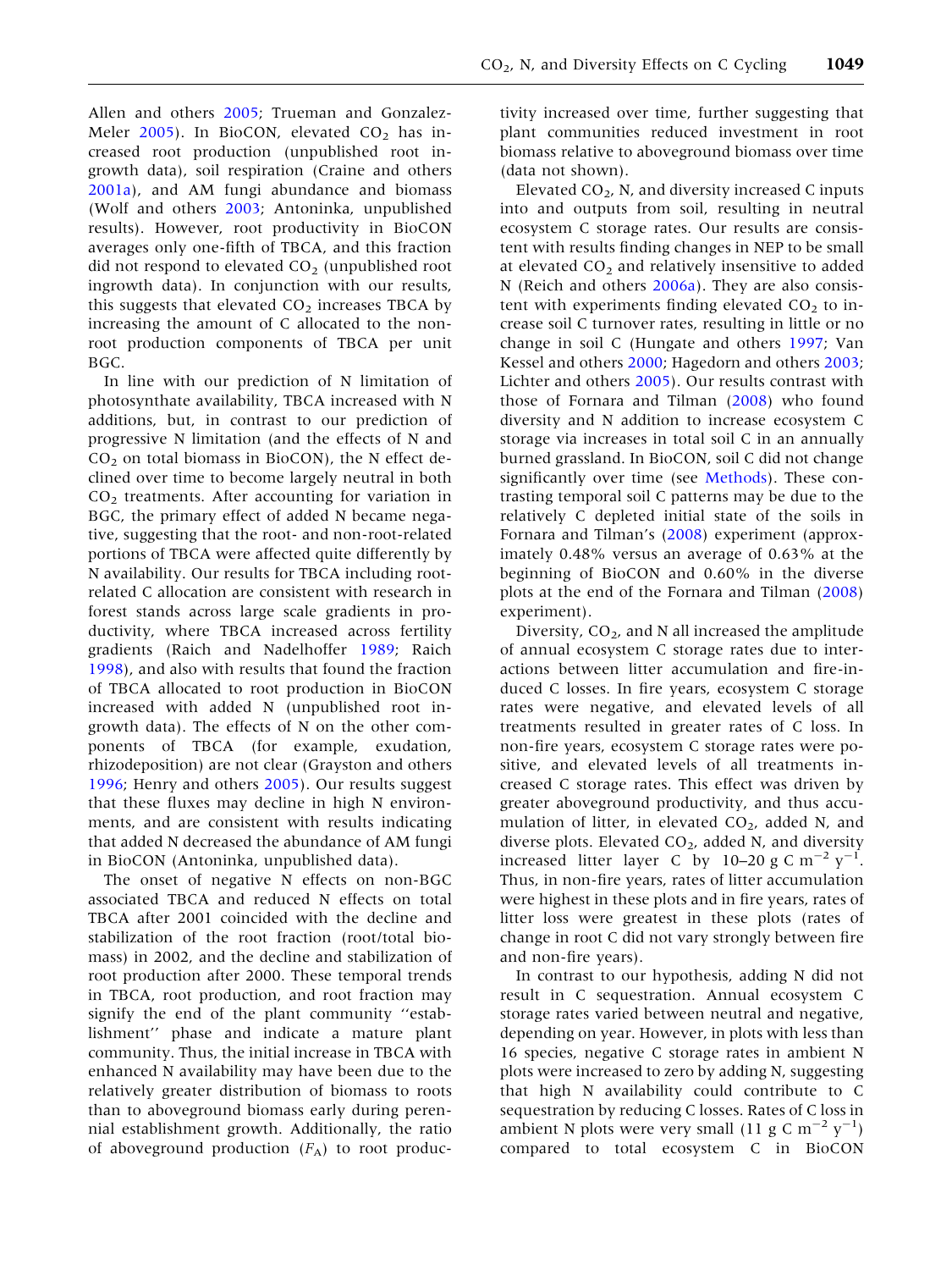<span id="page-13-0"></span>(2130 g C m<sup>-2</sup> y<sup>-1</sup>, soil C to a depth of 20 cm), suggesting that ecosystem C storage will change very little or that it will take a substantial period of time to affect total ecosystem C storage.

However, our results also suggest that in the absence of fire, these grasslands would store C in litter at an average rate of 66 g C  $\rm m^{-2}$   $\rm y^{-1}.$  During nonfire years, elevated  $CO<sub>2</sub>$ , N, and diversity increased storage rates by 25, 40, and 50 g  $\text{C m}^{-2} \text{ y}^{-1}$ , respectively. Unburned grasslands, therefore, may store more C as atmospheric  $CO<sub>2</sub>$  and N deposition increase. These estimates may be high, however, as rates of C accumulation in litter may be at a maximum in years following burns and saturate after multiple years without burning, because the potential for C litter storage in grasslands is low (relative to woody systems). Increased litter inputs in unburned grasslands could translate into increased soil C storage as litter is decomposed and incorporated into soil organic matter (Fornara and Tilman [2008;](#page-14-0) McLauchlan and others [2006](#page-14-0)), and perhaps especially so under elevated  $CO<sub>2</sub>$ . However, unburned grasslands may ultimately undergo conversion to savannah or woodland, thereby further increasing C sequestration in biomass and potentially in soils (Tilman and others [2000](#page-15-0); Hibbard and others [2001;](#page-14-0) McKinley and Blair [2008](#page-14-0)).

#### **CONCLUSIONS**

In this ecosystem, elevated  $CO<sub>2</sub>$ , increased diversity, and enhanced N availability all increased TBCA, but the effects were complex. Elevated  $CO<sub>2</sub>$ strongly increased total TBCA, especially the portion of TBCA unrelated to maintaining high BGC. In contrast, high diversity and N increased total TBCA, but had primarily negative impacts on non-BGC associated TBCA.

Elevated  $CO<sub>2</sub>$ , N, and diversity increased C gain in non-fire years and C loss in fire years. These gains and losses were balanced such that across all years, ecosystem C losses were very small or zero, resulting in little change in total ecosystem C over time. Our results imply that increasing atmospheric  $CO<sub>2</sub>$ or N deposition are unlikely to increase C sequestration in diverse, periodically burned, grassland ecosystems, although both enhance C cycling.

#### ACKNOWLEDGEMENTS

We thank the undergraduate BioCON interns for field and lab work and Jared Trost and Dan Bahauddin for experimental maintenance and data acquisition and management. This research was supported by NSF Grants DEB-0322057, DEB-0080382, DEB-0218039,

DEB-0219104, DEB-0217631 (BioComplexity and Cedar Creek Long-Term Ecological Research projects).

#### OPEN ACCESS

This article is distributed under the terms of the Creative Commons Attribution Noncommercial License which permits any noncommercial use, distribution, and reproduction in any medium, provided the original author(s) and source are credited.

#### REFERENCES

- Allen MF, Klironomos JN, Treseder KK, Oechel WC. 2005. Responses of soil biota to elevated  $CO<sub>2</sub>$  in a chaparral ecosystem. Ecol Appl 15:1701–11.
- Bernhardt ES, Barber JJ, Pippen JS, Taneva L, Andrews JA, Schlesinger WH. 2006. Long-term effects of free air  $CO<sub>2</sub>$ enrichment on soil respiration. Biogeochemistry 77:91–116.
- Bevington PR. 1969. Data reduction and error analysis for the physical sciences. New York: McGraw-Hill.
- Cannell MGR, Dewar RC. 1994. Carbon allocation in trees—a review of concepts for modeling. Adv Ecol Res 25:59–104.
- Cheng WX. 1999. Rhizosphere feedbacks in elevated  $CO<sub>2</sub>$ . Tree Physiol 19:313–20.
- Craine JM, Wedin DA. 2002. Determinants of growing season soil CO<sub>2</sub> flux in a Minnesota grassland. Biogeochemistry 59:303–13.
- Craine JM, Wedin DA, Chapin FS. 1998. Predominance of ecophysiological controls on soil  $CO<sub>2</sub>$  flux in a Minnesota grassland. Plant Soil 207:77–86.
- Craine JM, Wedin DA, Reich PB. 2001a. Grassland species effects on soil  $CO<sub>2</sub>$  flux track the effects of elevated  $CO<sub>2</sub>$  and nitrogen. New Phytol 150:425–34.
- Craine JM, Wedin DA, Reich PB. 2001b. The response of soil  $CO<sub>2</sub>$  flux to changes in atmospheric  $CO<sub>2</sub>$ , nitrogen supply and plant diversity. Glob Change Biol 7:947–53.
- Curtis PS, Wang XZ. 1998. A meta-analysis of elevated  $CO<sub>2</sub>$  effects on woody plant mass, form, and physiology. Oecologia 113:299–313.
- DeGraaff MA, van Groenigen KJ, Six J, Hungate B, van Kessel C. 2006. Interactions between plant growth and soil nutrient cycling under elevated  $CO<sub>2</sub>$ : a meta-analysis. Glob Change Biol 12:2077–91.
- Del Grosso SJ, Parton WJ, Mosier AR, Holland EA, Pendall E, Schimel DS, Ojima DS. 2005. Modeling soil  $CO<sub>2</sub>$  emissions from ecosystems. Biogeochemistry 73:71–91.
- Dijkstra FA, Hobbie SE, Reich PB, Knops JMH. 2005. Divergent effects of elevated  $CO<sub>2</sub>$ , N fertilization, and plant diversity on soil C and N dynamics in a grassland field experiment. Plant Soil 272:41–52.
- Dijkstra FA, West JB, Hobbie SE, Reich PB, Trost J. 2007. Plant diversity,  $CO<sub>2</sub>$ , and N influence inorganic and organic n leaching in grasslands. Ecology 88:490–500.
- Fargione J, Tilman D, Dybzinski R, HilleRisLambers J, Clark C, Harpole WS, Knops JMH, Reich PB, Loreau M. 2007. From selection to complementarity: shifts in the causes of biodiversity-productivity relationships in a long-term biodiversity experiment. Proc Roy Soc B Biol Sci 274:871–6.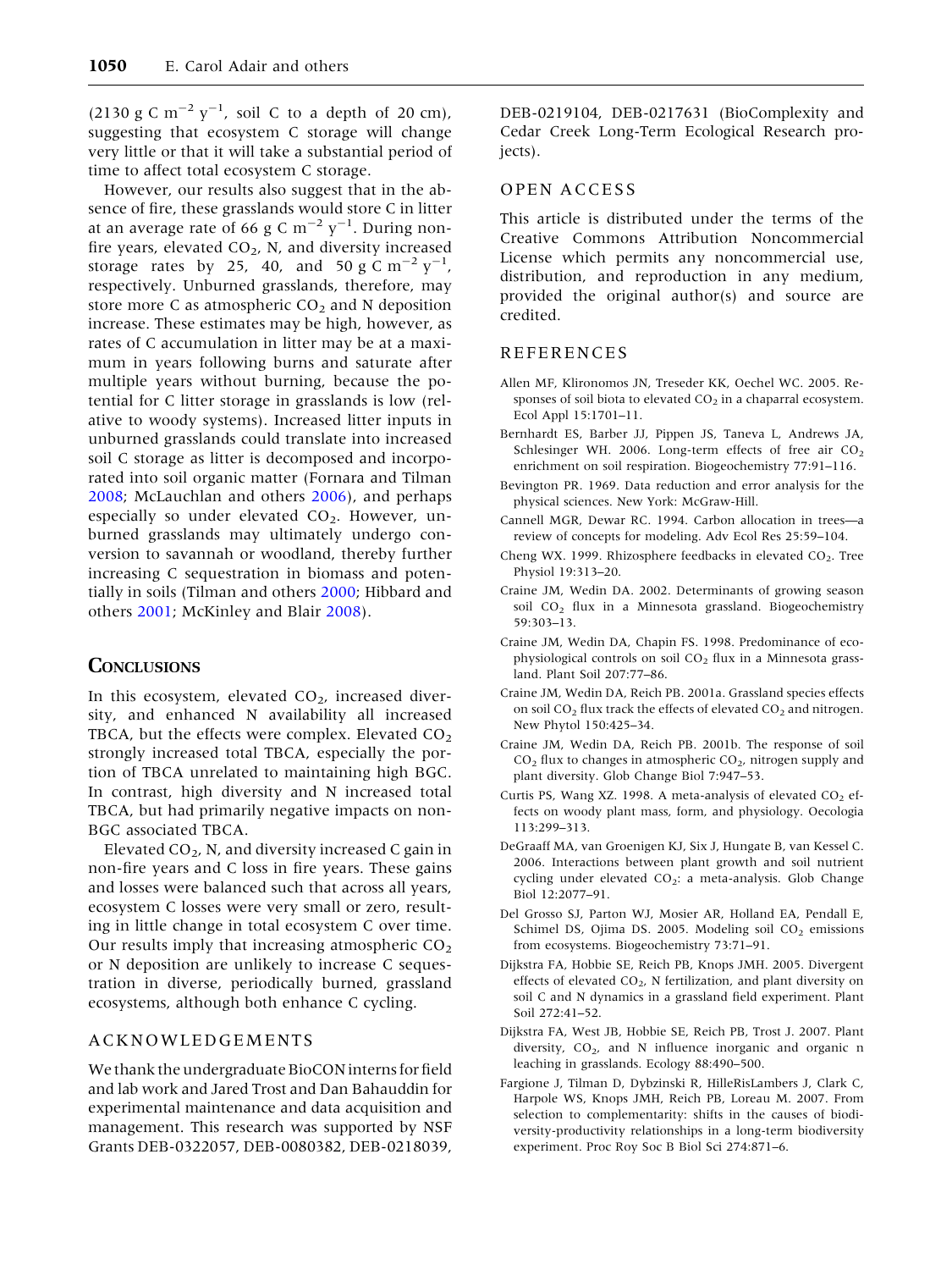- <span id="page-14-0"></span>Fornara DA, Tilman D. 2008. Plant functional composition influences rates of soil carbon and nitrogen accumulation. J Ecol 96:314–22.
- Galloway JN, Dentener FJ, Capone DG, Boyer EW, Howarth RW, Seitzinger SP, Asner GP, Cleveland CC, Green PA, Holland EA, Karl DM, Michaels AF, Porter JH, Townsend AR, Vorosmarty CJ. 2004. Nitrogen cycles: past, present and future. Biogeochemistry 70:153–226.
- Giardina CP, Ryan MG. 2002. Total belowground carbon allocation in a fast-growing eucalyptus plantation estimated using a carbon balance approach. Ecosystems 5:487–99.
- Giardina CP, Ryan MG, Binkley D, Fownes JH. 2003. Primary production and carbon allocation in relation to nutrient supply in a tropical experimental forest. Glob Change Biol 9:1438–50.
- Gill RA, Polley HW, Johnson HB, Anderson LJ, Maherali H, Jackson RB. 2002. Nonlinear grassland responses to past and future atmospheric  $CO<sub>2</sub>$ . Nature 417:279-82.
- Grayston SJ, Vaughan D, Jones D. 1996. Rhizosphere carbon flow in trees, in comparison with annual plants: the importance of root exudation and its impact on microbial activity and nutrient availability. Appl Soil Ecol 5:29–56.
- Hagedorn F, Spinnler D, Bundt M, Blaser P, Siegwolf R. 2003. The input and fate of new C in two forest soils under elevated CO2. Glob Change Biol 9:862–72.
- Heath J, Ayres E, Possell M, Bardgett RD, Black HIJ, Grant H, Ineson P, Kerstiens G. 2005. Rising atmospheric  $CO<sub>2</sub>$  reduces sequestration of root-derived soil carbon. Science 309:1711–13.
- Henry F, Nguyen C, Paterson E, Sim A, Robin C. 2005. How does nitrogen availability alter rhizodeposition in Lolium multiflorum Lam. during vegetative growth? Plant Soil 269:181–91.
- Hibbard KA, Archer S, Schimel DS, Valentine DW. 2001. Biogeochemical changes accompanying woody plant encroachment in a subtropical savanna. Ecology 82:1999–2011.
- Hungate BA, Holland EA, Jackson RB, Chapin FS, Mooney HA, Field CB. 1997. The fate of carbon in grasslands under carbon dioxide enrichment. Nature 388:576–9.
- Jackson RB, Banner JL, Jobbagy EG, Pockman WT, Wall DH. 2002. Ecosystem carbon loss with woody plant invasion of grasslands. Nature 418:623–6.
- Jastrow JD, Miller RM, Matamala R, Norby RJ, Boutton TW, Rice CW, Owensby CE. 2005. Elevated atmospheric carbon dioxide increases soil carbon. Glob Change Biol 11:2057–64.
- Knapp AK, Conard SL, Blair JM. 1998. Determinants of soil CO<sub>2</sub> flux from a sub-humid grassland: effect of fire and fire history. Ecol Appl 8:760–70.
- Knops JMH, Naeem S, Reich PB. 2007. The impact of elevated CO2, increased nitrogen availability and biodiversity on plant tissue quality and decomposition. Glob Change Biol 13:1960– 71.
- Knops JMH, Bradley KL. Soil carbon and nitrogen accumulation and vertical distribution across a 74-year chronosequence. Soil Sci Soc Am J (in press).
- Kuzyakov Y, Friedel JK, Stahr K. 2000. Review of mechanisms and quantification of priming effects. Soil Biol Biochem 32:1485–98.
- Law BE, Ryan MG, Anthoni PM. 1999. Seasonal and annual respiration of a ponderosa pine ecosystem. Glob Change Biol 5:169–82.
- Lee TD, Tjoelker MG, Ellsworth DS, Reich PB. 2001. Leaf gas exchange responses of 13 prairie grassland species to elevated CO2 and increased nitrogen supply. New Phytol 150:405–18.
- Lichter J, Barron SH, Bevacqua CE, Finzli AC, Irving KE, Stemmler EA, Schlesinger WH. 2005. Soil carbon sequestration and turnover in a pine forest after six years of atmospheric CO<sub>2</sub> enrichment. Ecology 86:1835-47.
- Luo YQ, Hui DF, Zhang DQ. 2006. Elevated  $CO<sub>2</sub>$  stimulates net accumulations of carbon and nitrogen in land ecosystems: a meta-analysis. Ecology 87:53–63.
- Matamala R, Schlesinger WH. 2000. Effects of elevated atmospheric  $CO<sub>2</sub>$  on fine root production and activity in an intact temperate forest ecosystem. Glob Change Biol 6:967–79.
- McBrayer JF, Cromack K. 1980. Effect of snow-pack on oaklitter breakdown and nutrient release in a Minnesota forest. Pedobiologia 20:47–54.
- McCarthy HR, Oren R, Finzi AC, Johnsen KH. 2006. Canopy leaf area constrains [CO2]-induced enhancement of productivity and partitioning among aboveground carbon pools. Proc Natl Acad Sci 103:19356–61.
- McCulley RL, Burke IC, Nelson JA, Lauenroth WK, Knapp AK, Kelly EF. 2005. Regional patterns in carbon cycling across the great plains of North America. Ecosystems 8:106–21.
- McKinley DC, Blair JM. 2008. Woody plant encroachment by Juniperus virginiana in a mesic native grassland promotes rapid carbon and nitrogen accrual. Ecosystems 11:454–68.
- McLauchlan KK, Hobbie SE, Post WM. 2006. Conversion from agriculture to grasslands builds soil organic matter on decadal timescales. Ecol Appl 16:143–53.
- Mosier AR, Morgan JA, King JY, LeCain D, Milchunas DG. 2002. Soil-atmosphere exchange of CH<sub>4</sub>, CO<sub>2</sub>, NO<sub>x</sub>, and N<sub>2</sub>O in the Colorado shortgrass steppe under elevated CO<sub>2</sub>. Plant Soil 240:201–11.
- Palmroth S, Oren R, McCarthy HR, Johnsen KH, Finzi AC, Butnor JR, Ryan MG, Schlesinger WH. 2006. Aboveground sink strength in forests controls the allocation of carbon below ground and it's [CO<sub>2</sub>]-induced enhancement. Proc Natl Acad Sci 103:19362–7.
- Pendall E, Del Grosso S, King JY, LeCain DR, Milchunas DG, Morgan JA, Mosier AR, Ojima DS, Parton WA, Tans PP, White JWC. 2003. Elevated atmospheric  $CO<sub>2</sub>$  effects and soil water feedbacks on soil respiration components in a Colorado grassland. Global Biogeochem Cycles 17:1–13.
- Pendall E, Mosier AR, Morgan JA. 2004. Rhizodeposition stimulated by elevated  $CO<sub>2</sub>$  in a semiarid grassland. New Phytol 162:447–58.
- Raich JW. 1998. Aboveground productivity and soil respiration in three Hawaiian rain forests. For Ecol Manag 107:309–18.
- Raich JW, Nadelhoffer KJ. 1989. Belowground carbon allocation in forest ecosystems—global trends. Ecology 70:1346–54.
- Raich JW, Potter CS. 1995. Global patterns of carbon dioxide emissions from soils. Global Biogeochem Cycles 9:23–36.
- Reich PB, Knops J, Tilman D, Craine J, Ellsworth D, Tjoelker M, Lee T, Wedin D, Naeem S, Bahauddin D, Hendrey G, Jose S, Wrage K, Goth J, Bengston W. 2001a. Plant diversity enhances ecosystem responses to elevated  $CO<sub>2</sub>$  and nitrogen deposition. Nature 410:809–12.
- Reich PB, Tilman D, Craine J, Ellsworth D, Tjoelker MG, Knops J, Wedin D, Naeem S, Bahauddin D, Goth J, Bengtson W, Lee TD. 2001b. Do species and functional groups differ in acquisition and use of C, N and water under varying atmospheric  $CO<sub>2</sub>$  and N availability regimes? A field test with 16 grassland species. New Phytol 150:435–48.
- Reich PB, Tilman D, Naeem S, Ellsworth DS, Knops J, Craine J, Wedin D, Trost J. 2004. Species and functional group diversity